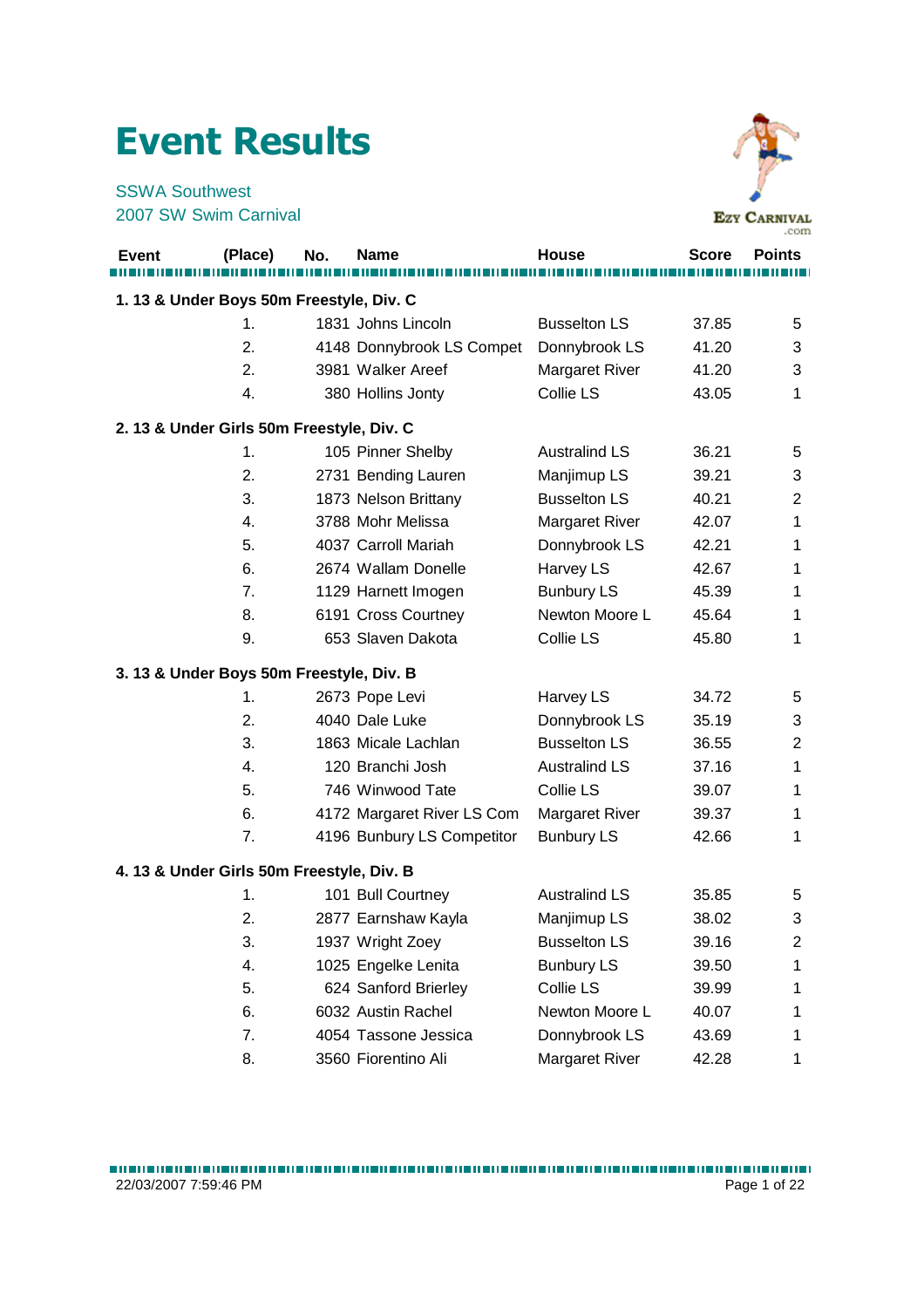| <b>Event</b>                             | (Place)                                   | No. | Name                         | <b>House</b>          | <b>Score</b> | <b>Points</b>  |  |  |
|------------------------------------------|-------------------------------------------|-----|------------------------------|-----------------------|--------------|----------------|--|--|
| 5. 13 & Under Boys 50m Freestyle, Div. A |                                           |     |                              |                       |              |                |  |  |
|                                          | 1.                                        |     | 1775 Craigie Daniel          | <b>Busselton LS</b>   | 33.26        | 8              |  |  |
|                                          | 2.                                        |     | 6278 Excell Shane            | Newton Moore L        | 34.37        | 5              |  |  |
|                                          | 3.                                        |     | 4032 Anderson Connor         | Donnybrook LS         | 35.55        | 3              |  |  |
|                                          | 4.                                        |     | 121 Broadhurst Ashley        | <b>Australind LS</b>  | 35.66        | $\overline{2}$ |  |  |
|                                          | 5.                                        |     | 1682 Wedge Callum            | <b>Bunbury LS</b>     | 37.26        | 1              |  |  |
|                                          | 6.                                        |     | 4172 Margaret River LS Com   | <b>Margaret River</b> | 38.34        | 1              |  |  |
|                                          | 7.                                        |     | 683 Swan Elton               | Collie LS             | 40.04        | 1              |  |  |
|                                          | 6. 13 & Under Girls 50m Freestyle, Div. A |     |                              |                       |              |                |  |  |
|                                          | 1.                                        |     | 1778 Crompton Kate           | <b>Busselton LS</b>   | 30.67        | 8              |  |  |
|                                          | 2.                                        |     | 785 Banks Jessica            | <b>Bunbury LS</b>     | 33.81        | 5              |  |  |
|                                          | 3.                                        |     | 103 Davies Renae             | <b>Australind LS</b>  | 34.40        | 3              |  |  |
|                                          | 4.                                        |     | 6518 Khng Alexandra          | Newton Moore L        | 36.94        | $\overline{2}$ |  |  |
|                                          | 5.                                        |     | 3221 Roberts Leigh           | Manjimup LS           | 37.79        | 1              |  |  |
|                                          | 6.                                        |     | 419 King Breanna             | Collie LS             | 39.03        | 1              |  |  |
|                                          | 7.                                        |     | 3822 Paice Yuma              | Margaret River        | 40.89        | 1              |  |  |
|                                          | 8.                                        |     | 4033 Atherton Laura          | Donnybrook LS         | 41.25        | 1              |  |  |
|                                          | 7. 14 Years Boys 50m Freestyle, Div. C    |     |                              |                       |              |                |  |  |
|                                          | 1.                                        |     | 2003 Green Nicholas          | <b>Busselton LS</b>   | 35.13        | 5              |  |  |
|                                          | 2.                                        |     | 476 Matthews Shane           | Collie LS             | 36.40        | 3              |  |  |
|                                          | 3.                                        |     | 6490 Johnson Steve           | Newton Moore L        | 37.47        | $\overline{2}$ |  |  |
|                                          | 4.                                        |     | 3756 McColl Angus            | <b>Margaret River</b> | 38.66        | 1              |  |  |
|                                          | 5.                                        |     | 4047 Leary Patrick           | Donnybrook LS         | 40.66        | 1              |  |  |
|                                          | 8. 14 Years Girls 50m Freestyle, Div. C   |     |                              |                       |              |                |  |  |
|                                          | 1.                                        |     | 4003 Williams Ellie          | <b>Margaret River</b> | 37.27        | 5              |  |  |
|                                          | 2.                                        |     | 3210 Reeve Ashleigh          | Manjimup LS           | 37.58        | 3              |  |  |
|                                          | 3.                                        |     | 7026 Young Emma              | Newton Moore L        | 40.17        | $\overline{c}$ |  |  |
|                                          | 4.                                        |     | 2084 Salter Amy              | <b>Busselton LS</b>   | 40.45        | 1              |  |  |
|                                          | 5.                                        |     | 355 Harms Jorden             | Collie LS             | 40.51        | 1              |  |  |
|                                          | 6.                                        |     | 1266 Lomax Jordan            | <b>Bunbury LS</b>     | 43.95        | 1              |  |  |
|                                          | 7.                                        |     | 4049 McFarlane Clare         | Donnybrook LS         | 45.27        | 1              |  |  |
|                                          | 8.                                        |     | 4125 Australind LS Competito | <b>Australind LS</b>  | 47.42        | 1              |  |  |
|                                          | 9. 14 Years Boys 50m Freestyle, Div. B    |     |                              |                       |              |                |  |  |
|                                          | 1.                                        |     | 2678 Egerton-Green Dylan     | Harvey LS             | 33.11        | 5              |  |  |
|                                          | 2.                                        |     | 1980 Debelec Rhett           | <b>Busselton LS</b>   | 34.07        | 3              |  |  |
|                                          | 3.                                        |     | 589 Pretorius Brandt         | Collie LS             | 35.04        | $\overline{c}$ |  |  |
|                                          | 4.                                        |     | 125 McCormack River          | <b>Australind LS</b>  | 36.12        | 1              |  |  |
|                                          | 5.                                        |     | 3400 Bacskai Morgan          | <b>Margaret River</b> | 37.79        | 1              |  |  |
|                                          | 6.                                        |     | 6981 Williams Brodie         | Newton Moore L        | 38.25        | 1              |  |  |
|                                          | 7.                                        |     | 4052 O'Dine Jaymin           | Donnybrook LS         | 38.43        | 1              |  |  |
|                                          | 8.                                        |     | 1699 Wilkinson Matthew       | <b>Bunbury LS</b>     | 48.80        | 1              |  |  |
| 22/03/2007 7:59:46 PM                    |                                           |     |                              |                       |              | Page 2 of 22   |  |  |
|                                          |                                           |     |                              |                       |              |                |  |  |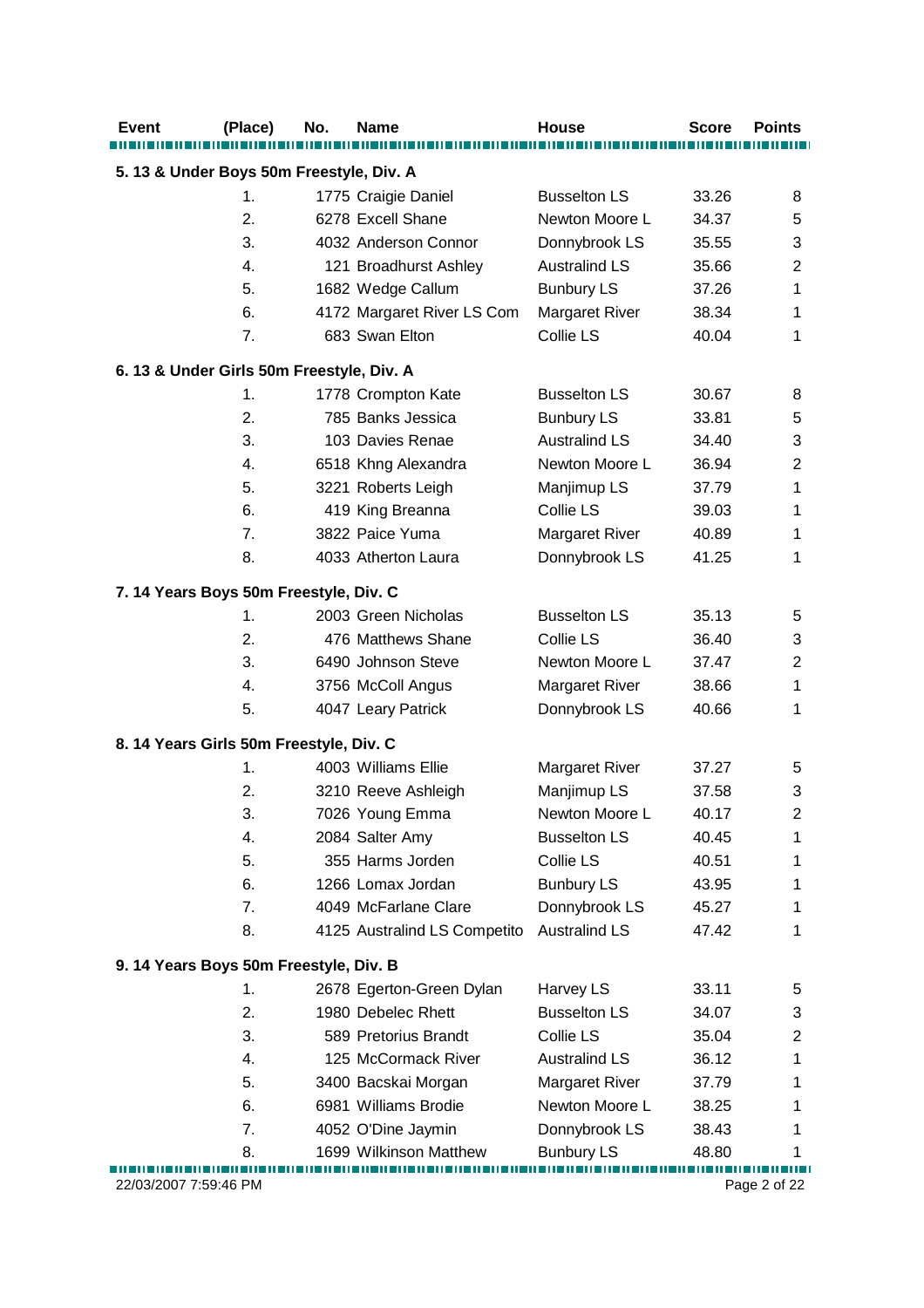| <b>Event</b>                             | (Place) | No. | <b>Name</b>                  | <b>House</b>          | <b>Score</b> | <b>Points</b>  |  |  |
|------------------------------------------|---------|-----|------------------------------|-----------------------|--------------|----------------|--|--|
| 10. 14 Years Girls 50m Freestyle, Div. B |         |     |                              |                       |              |                |  |  |
|                                          |         |     |                              |                       |              |                |  |  |
|                                          | 1.      |     | 2676 Domonique Fedele        | Harvey LS             | 34.02        | 5              |  |  |
|                                          | 2.      |     | 1521 Rowbottom Stephanie     | <b>Bunbury LS</b>     | 35.36        | 3              |  |  |
|                                          | 3.      |     | 2909 Favero Rebecca          | Manjimup LS           | 35.64        | $\overline{2}$ |  |  |
|                                          | 4.      |     | 106 Brede Teegan             | <b>Australind LS</b>  | 36.04        | 1              |  |  |
|                                          | 5.      |     | 695 Thompson Morgan          | Collie LS             | 37.60        | 1              |  |  |
|                                          | 6.      |     | 6208 Davies Emily            | Newton Moore L        | 38.19        | 1              |  |  |
|                                          | 7.      |     | 2071 Pilpel Jessie           | <b>Busselton LS</b>   | 38.45        | $\mathbf 1$    |  |  |
|                                          | 8.      |     | 3677 James-Ross Ainsley      | <b>Margaret River</b> | 38.79        | 1              |  |  |
|                                          | 9.      |     | 4056 Trigwell Teneka         | Donnybrook LS         | 45.01        | 1              |  |  |
| 11. 14 Years Boys 50m Freestyle, Div. A  |         |     |                              |                       |              |                |  |  |
|                                          | 1.      |     | 2677 Germs Keiren            | Harvey LS             | 30.02        | 8              |  |  |
|                                          | 2.      |     | 1539 Scotney Michael         | <b>Bunbury LS</b>     | 30.19        | 5              |  |  |
|                                          | 3.      |     | 344 Griffiths Shannon        | Collie LS             | 30.34        | 3              |  |  |
|                                          | 4.      |     | 128 Stubbs Sam               | <b>Australind LS</b>  | 33.55        | $\mathbf 2$    |  |  |
|                                          | 5.      |     | 6839 Smith Ethan             | Newton Moore L        | 34.29        | 1              |  |  |
|                                          | 6.      |     | 3582 Genge Declan            | <b>Margaret River</b> | 36.20        | $\mathbf 1$    |  |  |
|                                          | 7.      |     | 1957 Borinelli Mitchell      | <b>Busselton LS</b>   | 36.42        | 1              |  |  |
|                                          | 8.      |     | 4044 Hunt James              | Donnybrook LS         | 37.21        | 1              |  |  |
| 12. 14 Years Girls 50m Freestyle, Div. A |         |     |                              |                       |              |                |  |  |
|                                          | 1.      |     | 6080 Bird Kate               | Newton Moore L        | 31.46        | 8              |  |  |
|                                          | 2.      |     | 1579 Smith Teagan            | <b>Bunbury LS</b>     | 33.78        | 5              |  |  |
|                                          | 3.      |     | 2819 Cook Emma               | Manjimup LS           | 34.14        | 3              |  |  |
|                                          | 4.      |     | 4125 Australind LS Competito | <b>Australind LS</b>  | 34.47        | $\overline{2}$ |  |  |
|                                          | 5.      |     | 2675 Zappia Courtney         | Harvey LS             | 34.94        | 1              |  |  |
|                                          | 6.      |     | 3606 Graves Jamie            | <b>Margaret River</b> | 36.94        | 1              |  |  |
|                                          | 7.      |     | 677 Sturges Maggie           | Collie LS             | 37.70        | 1              |  |  |
|                                          | 8.      |     | 1974 Cremen Naomi            | <b>Busselton LS</b>   | 39.39        | 1              |  |  |
|                                          | 9.      |     | 4053 Sheehan Jess            | Donnybrook LS         | 40.87        | 1              |  |  |
| 13. 15 Years Boys 50m Freestyle, Div. C  |         |     |                              |                       |              |                |  |  |
|                                          | 1.      |     | 1591 Staniforth-Smith Kial   | <b>Bunbury LS</b>     | 32.58        | 5              |  |  |
|                                          | 2.      |     | 6213 Davis Tim               | Newton Moore L        | 33.98        | 3              |  |  |
|                                          | 3.      |     | 391 Jackson Craig            | Collie LS             | 34.80        | $\overline{c}$ |  |  |
|                                          | 4.      |     | 2236 Nelson Jesse            | <b>Busselton LS</b>   | 35.24        | 1              |  |  |
|                                          | 5.      |     | 130 House Dylan              | <b>Australind LS</b>  | 35.63        | 1              |  |  |
|                                          | 6.      |     | 3464 Carpenter Codie         | <b>Margaret River</b> | 36.83        | 1              |  |  |
|                                          | 7.      |     | 4043 Garner Zebulan          | Donnybrook LS         | 38.85        | 1              |  |  |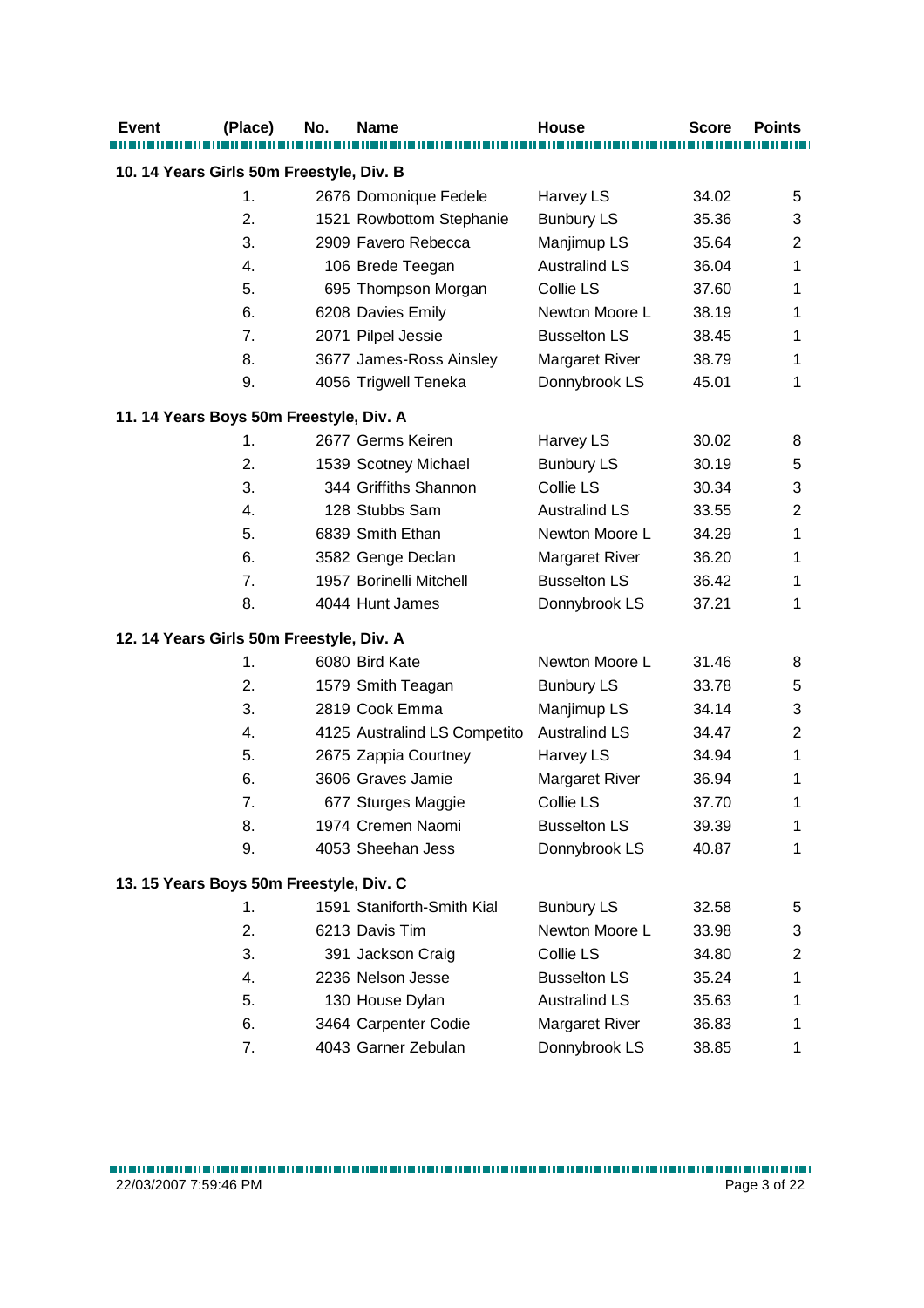| <b>Event</b>                             | (Place) | No. | <b>Name</b>                  | <b>House</b>          | <b>Score</b> | <b>Points</b> |  |  |
|------------------------------------------|---------|-----|------------------------------|-----------------------|--------------|---------------|--|--|
| 14. 15 Years Girls 50m Freestyle, Div. C |         |     |                              |                       |              |               |  |  |
|                                          |         |     |                              |                       |              |               |  |  |
|                                          | 1.      |     | 1053 Fowler Megan            | <b>Bunbury LS</b>     | 34.13        | 5             |  |  |
|                                          | 2.      |     | 2825 Craft Hayley            | Manjimup LS           | 35.03        | 3             |  |  |
|                                          | 3.      |     | 2176 French Kate             | <b>Busselton LS</b>   | 36.13        | 2             |  |  |
|                                          | 4.      |     | 3682 Johnston Lauren         | Margaret River        | 37.43        | 1             |  |  |
|                                          | 5.      |     | 115 Jessop Anna              | <b>Australind LS</b>  | 37.84        | 1             |  |  |
|                                          | 6.      |     | 356 Harms Reanne             | Collie LS             | 40.00        | 1             |  |  |
|                                          | 7.      |     | 4058 Wessling Amber          | Donnybrook LS         | 40.84        | 1             |  |  |
|                                          | 8.      |     | 6304 Fortescue Amy           | Newton Moore L        | 42.93        | 1             |  |  |
| 15. 15 Years Boys 50m Freestyle, Div. B  |         |     |                              |                       |              |               |  |  |
|                                          | 1.      |     | 2681 Fielder Daniel          | Harvey LS             | 31.97        | 5             |  |  |
|                                          | 2.      |     | 6458 Hutcheson Hayden        | Newton Moore L        | 32.25        | 3             |  |  |
|                                          | 3.      |     | 1499 Reis Owen               | <b>Bunbury LS</b>     | 32.39        | 2             |  |  |
|                                          | 4.      |     | 4048 McFarlane Alexander     | Donnybrook LS         | 32.93        | 1             |  |  |
|                                          | 5.      |     | 126 Rankine Lochlan          | <b>Australind LS</b>  | 32.97        | 1             |  |  |
|                                          | 6.      |     | 597 Ray Casey                | Collie LS             | 34.20        | 1             |  |  |
|                                          | 7.      |     | 3731 Lutton Wiremu           | <b>Margaret River</b> | 35.10        | 1             |  |  |
| 16. 15 Years Girls 25m Freestyle, Div. B |         |     |                              |                       |              |               |  |  |
|                                          | 1.      |     | 112 McKay Kimberly           | <b>Australind LS</b>  | 32.53        | 5             |  |  |
|                                          | 2.      |     | 6087 Bond Katrina            | Newton Moore L        | 34.63        | 3             |  |  |
|                                          | 3.      |     | 4039 Dale Emma               | Donnybrook LS         | 36.00        | 2             |  |  |
|                                          | 4.      |     | 2257 Rustean Evie-Sue        | <b>Busselton LS</b>   | 36.71        | 1             |  |  |
|                                          | 5.      |     | 531 Moyses Demi              | Collie LS             | 45.23        | 1             |  |  |
|                                          | 6.      |     | 3540 Enderes Joella          | <b>Margaret River</b> | 44.87        | 1             |  |  |
| 17. 15 Years Boys 50m Freestyle, Div. A  |         |     |                              |                       |              |               |  |  |
|                                          | 1.      |     | 6276 Excell Darren           | Newton Moore L        | 28.52        | 8             |  |  |
|                                          | 2.      |     | 4128 Australind LS Competito | <b>Australind LS</b>  | 28.87        | 5             |  |  |
|                                          | 3.      |     | 3090 Maslin Tristan          | Manjimup LS           | 29.60        | 3             |  |  |
|                                          | 4.      |     | 2682 Fielder Brenton         | Harvey LS             | 30.84        | 2             |  |  |
|                                          | 5.      |     | 4042 Duncan Matthew          | Donnybrook LS         | 30.96        | 1             |  |  |
|                                          | 6.      |     | 3647 Hodgson Joel            | Margaret River        | 32.20        | 1             |  |  |
|                                          | 7.      |     | 328 Glenn Dane               | Collie LS             | 33.32        | 1             |  |  |
|                                          | 8.      |     | 778 Atthowe Benjamin         | <b>Bunbury LS</b>     | 33.45        | 1             |  |  |
|                                          | 9.      |     | 2140 Bywaters Jamie          | <b>Busselton LS</b>   | 35.36        | 1             |  |  |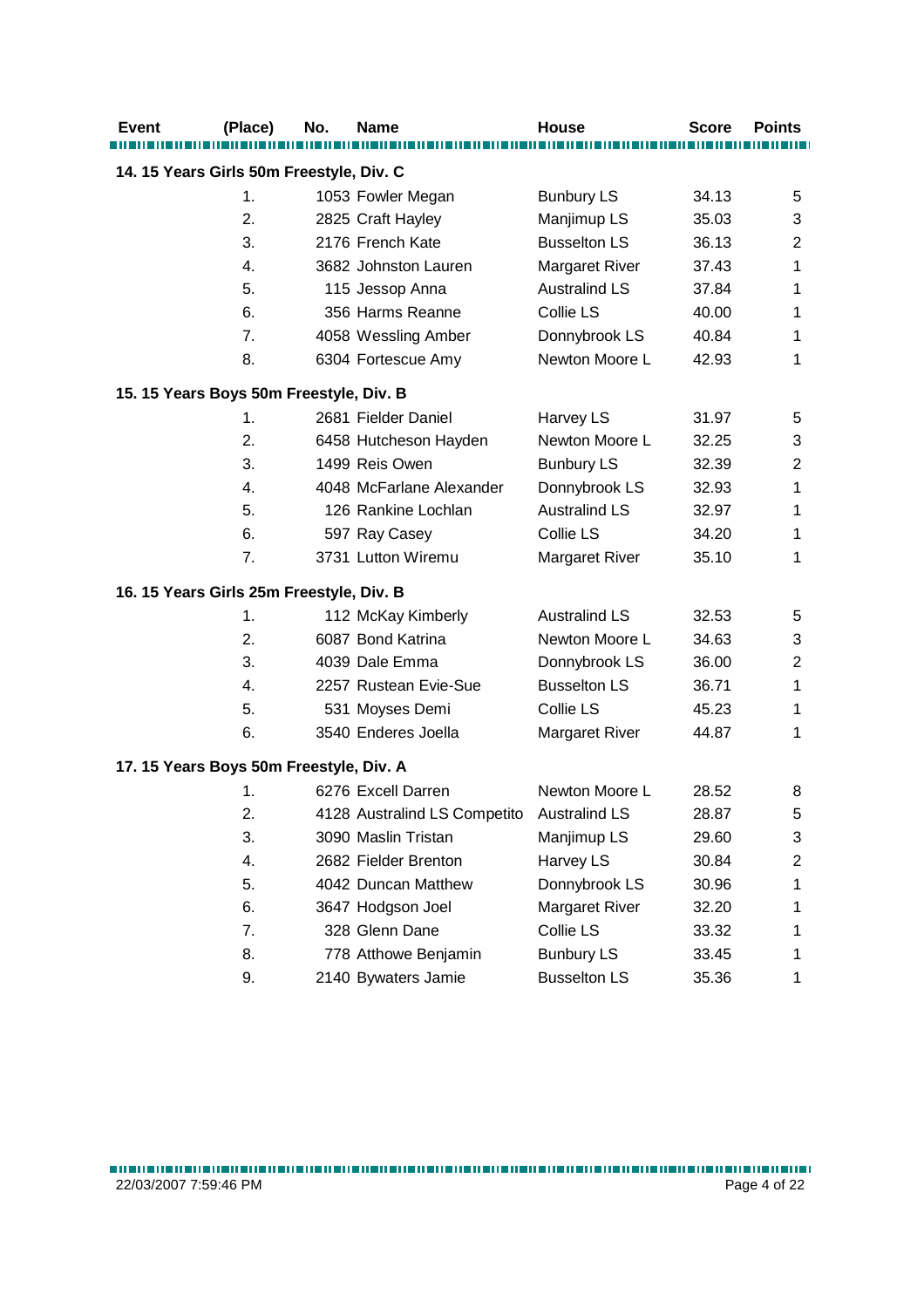| <b>Event</b>                              | (Place)        | No. | <b>Name</b>               | House                 | <b>Score</b> | <b>Points</b>  |  |  |
|-------------------------------------------|----------------|-----|---------------------------|-----------------------|--------------|----------------|--|--|
| 18. 15 Years Girls 50m Freestyle, Div. A  |                |     |                           |                       |              |                |  |  |
|                                           | 1.             |     | 2679 Frencl Taryn         | Harvey LS             | 29.80        | 8              |  |  |
|                                           | 2.             |     | 516 Milburn Rebekah       | Collie LS             | 32.05        | 5              |  |  |
|                                           | 3.             |     | 1106 Greenhalgh Jessica   | <b>Bunbury LS</b>     | 32.94        | 3              |  |  |
|                                           | 4.             |     | 4183 Newton Moore LS Com  | Newton Moore L        | 33.84        | $\overline{2}$ |  |  |
|                                           | 5.             |     | 108 Charman Ria           | <b>Australind LS</b>  | 34.49        | 1              |  |  |
|                                           | 6.             |     | 4035 Billinghurst Maddi   | Donnybrook LS         | 34.74        | 1              |  |  |
|                                           | 7.             |     | 2278 Tate Grace           | <b>Busselton LS</b>   | 39.57        | 1              |  |  |
|                                           | 8.             |     | 3972 Vanzyl Zaneta        | <b>Margaret River</b> | 43.59        | 1              |  |  |
| 19. 16 & Over Boys 50m Freestyle, Div. C  |                |     |                           |                       |              |                |  |  |
|                                           | $\mathbf{1}$ . |     | 135 Treasure Sam          | Australind            | 31.74        | 5              |  |  |
|                                           | 2.             |     | 1640 Trigwell Shane       | <b>Bunbury</b>        | 31.85        | 3              |  |  |
|                                           | 3.             |     | 266 de la RIE Drew        | Collie                | 31.96        | $\overline{2}$ |  |  |
|                                           | 4.             |     | 2487 Whitehead Daniel     | <b>Busselton</b>      | 32.56        | 1              |  |  |
|                                           | 5.             |     | 6789 Ryan Kyle            | Newton Moore          | 32.56        | 1              |  |  |
|                                           | 6.             |     | 3760 McDonald Blake       | <b>Margaret River</b> | 34.31        | 1              |  |  |
|                                           | 7.             |     | 2788 Campbell Mark        | Manjimup              | 36.71        | 1              |  |  |
| 20. 16 & Over Girls 50m Freestyle, Div. C |                |     |                           |                       |              |                |  |  |
|                                           | 1.             |     | 6430 Hitchcock Brooke     | Newton Moore          | 30.83        | 5              |  |  |
|                                           | 2.             |     | 116 Mead Kate             | Australind            | 34.51        | 3              |  |  |
|                                           | 3.             |     | 2539 Donovan Elizabeth    | <b>Busselton</b>      | 36.17        | $\overline{2}$ |  |  |
|                                           | 4.             |     | 1204 Jurgenson Janelle    | <b>Bunbury</b>        | 37.14        | 1              |  |  |
|                                           | 5.             |     | 3672 Jackson Ellen        | Margaret River        | 39.67        | 1              |  |  |
|                                           | 6.             |     | 455 Macintyre Dannii      | Collie                | 40.27        | 1              |  |  |
| 21. 16 & Over Boys 50m Freestyle, Div. B  |                |     |                           |                       |              |                |  |  |
|                                           | 1.             |     | 132 Fleay Tom             | Australind            | 28.99        | 5              |  |  |
|                                           | 2.             |     | 1520 Rowbottom Matthew    | <b>Bunbury</b>        | 30.11        | 3              |  |  |
|                                           | 3.             |     | 198 Burrows Bronsan       | Collie                | 30.59        | $\overline{c}$ |  |  |
|                                           | 4.             |     | 2583 Kosicki Ryan         | <b>Busselton</b>      | 30.83        | 1              |  |  |
|                                           | 5.             |     | 2727 Bell Bryce           | Manjimup              | 31.38        | 1              |  |  |
|                                           | 6.             |     | 6177 Court Nathan         | Newton Moore          | 31.67        | 1              |  |  |
|                                           | 7.             |     | 3704 Koloamatangi Viliami | Margaret River        | 32.29        | 1              |  |  |
| 22. 16 & Over Girls 50m Freestyle, Div. B |                |     |                           |                       |              |                |  |  |
|                                           | 1.             |     | 6081 Bird Shenae          | Newton Moore          | 31.68        | 5              |  |  |
|                                           | 2.             |     | 2585 Lane Chloe           | <b>Busselton</b>      | 33.30        | 3              |  |  |
|                                           | 3.             |     | 1049 Fletcher Katie       | <b>Bunbury</b>        | 33.89        | $\overline{c}$ |  |  |
|                                           | 4.             |     | 5000 Finn Yvonne          | Australind            | 36.02        | 1              |  |  |
|                                           | 5.             |     | 574 Pelliciari Danelle    | Collie                | 36.12        | 1              |  |  |
|                                           | 6.             |     | 3674 Jackson Hannah       | Margaret River        | 37.94        | 1              |  |  |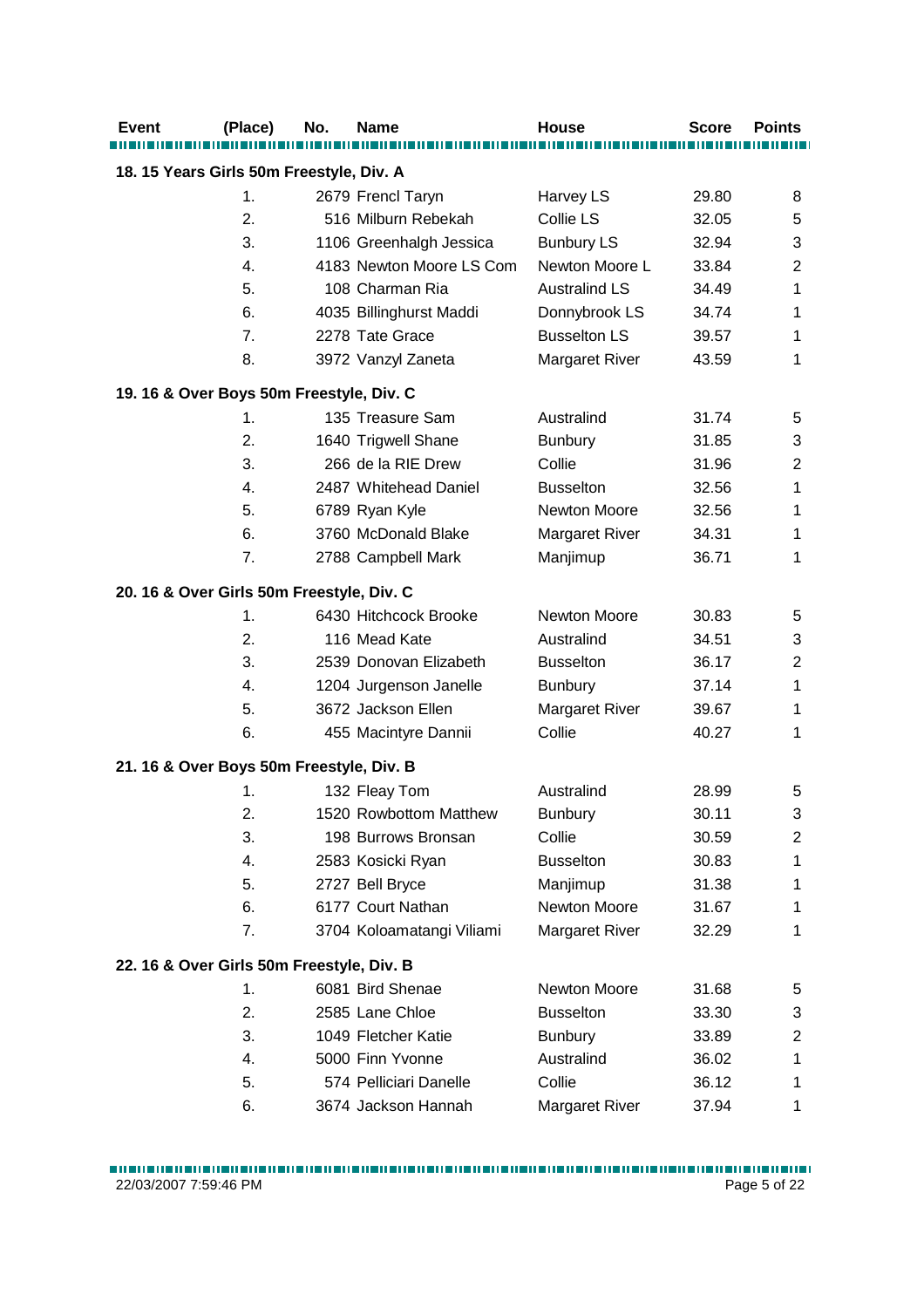| <b>Event</b>                             | (Place)                                    | No. | <b>Name</b>                            | House                 | <b>Score</b>   | <b>Points</b>  |  |  |
|------------------------------------------|--------------------------------------------|-----|----------------------------------------|-----------------------|----------------|----------------|--|--|
| 23. 16 & Over Boys 50m Freestyle, Div. A |                                            |     |                                        |                       |                |                |  |  |
|                                          | 1.                                         |     | 951 Crawford Anthony                   | <b>Bunbury</b>        | 26.65          | 8              |  |  |
|                                          | 2.                                         |     | 6620 McLachlan Jamieson                | Newton Moore          | 27.89          | 5              |  |  |
|                                          | 3.                                         |     | 134 Millner Samuel                     | Australind            | 29.56          | 3              |  |  |
|                                          | 4.                                         |     | 343 Griffiths Kieran                   | Collie                | 29.70          | $\mathbf 2$    |  |  |
|                                          | 5.                                         |     | 2608 Monck Brock                       | <b>Busselton</b>      | 30.46          | 1              |  |  |
|                                          | 6.                                         |     | 2772 Burch Stephen                     | Manjimup              | 31.39          | 1              |  |  |
|                                          | 7.                                         |     | 3484 Conti Vittorio                    | <b>Margaret River</b> | 31.72          | 1              |  |  |
|                                          | 24. 16 & Over Girls 50m Freestyle, Div. A  |     |                                        |                       |                |                |  |  |
|                                          | 1.                                         |     | 6690 Ohr Emilia                        | Newton Moore          | 29.49          | 8              |  |  |
|                                          | 2.                                         |     | 2533 Crompton Melissa                  | <b>Busselton</b>      | 30.56          | 5              |  |  |
|                                          | 3.                                         |     | 147 Annandale Stephanie                | Collie                | 34.40          | 3              |  |  |
|                                          | 4.                                         |     | 114 Erol Gizel                         | Australind            | 36.21          | $\overline{2}$ |  |  |
|                                          | 5.                                         |     | 1176 Hunter Elle                       | <b>Bunbury</b>        | 36.22          | 1              |  |  |
|                                          | 6.                                         |     | 3583 Genge Kelly                       | <b>Margaret River</b> | 36.53          | 1              |  |  |
|                                          | 25. 13 & Under Boys 50m Butterfly, Div. A  |     |                                        |                       |                |                |  |  |
|                                          | 1.                                         |     | 6278 Excell Shane                      | Newton Moore L        | 39.84          | 8              |  |  |
|                                          | 2.                                         |     | 1775 Craigie Daniel                    | <b>Busselton LS</b>   | 40.29          | 5              |  |  |
|                                          | 3.                                         |     | 121 Broadhurst Ashley                  | <b>Australind LS</b>  | 46.27          | 3              |  |  |
|                                          | 4.                                         |     | 4040 Dale Luke                         | Donnybrook LS         | 52.26          | $\overline{2}$ |  |  |
|                                          | 5.                                         |     | 581 Pike Liam                          | Collie LS             | 56.78          | 1              |  |  |
|                                          | 6.                                         |     | 1245 Lang Tyler                        | <b>Bunbury LS</b>     | 1:10.15        | 1              |  |  |
|                                          | 26. 13 & Under Girls 50m Butterfly, Div. A |     |                                        |                       |                |                |  |  |
|                                          | 1.                                         |     | 1778 Crompton Kate                     | <b>Busselton LS</b>   | 35.50          | 8              |  |  |
|                                          | 2.                                         |     | 785 Banks Jessica                      | <b>Bunbury LS</b>     | 38.26          | 5              |  |  |
|                                          | 3.                                         |     | 103 Davies Renae                       | <b>Australind LS</b>  | 41.31          | 3              |  |  |
|                                          | 4.                                         |     | 4147 Donnybrook LS Compet              | Donnybrook LS         | 48.20          | 2              |  |  |
|                                          | 5.                                         |     | 3855 Reeves Claire                     | <b>Margaret River</b> | 51.66          | 1              |  |  |
|                                          | 6.                                         |     | 3221 Roberts Leigh                     | Manjimup LS           | 52.62          | 1              |  |  |
|                                          | 7.                                         |     | 419 King Breanna                       | Collie LS             | 53.34          | 1              |  |  |
|                                          | 8.                                         |     | 6518 Khng Alexandra                    | Newton Moore L        | 54.49          | 1              |  |  |
|                                          | 27. 14 Years Boys 50m Butterfly, Div. A    |     |                                        |                       |                |                |  |  |
|                                          | 1.                                         |     | 344 Griffiths Shannon                  | Collie LS             | 37.35          | 8              |  |  |
|                                          | 2.                                         |     | 2677 Germs Keiren                      | Harvey LS             | 37.40          | 5              |  |  |
|                                          | 3.                                         |     |                                        | <b>Bunbury LS</b>     |                | 3              |  |  |
|                                          | 4.                                         |     | 1539 Scotney Michael<br>128 Stubbs Sam | <b>Australind LS</b>  | 37.71<br>40.48 | $\overline{2}$ |  |  |
|                                          | 5.                                         |     | 1980 Debelec Rhett                     | <b>Busselton LS</b>   | 50.39          | 1              |  |  |
|                                          | 6.                                         |     | 3630 Hedley Jake                       | <b>Margaret River</b> | 51.16          |                |  |  |
|                                          | 7.                                         |     |                                        | Newton Moore L        |                | 1              |  |  |
|                                          |                                            |     | 6758 Richardson Cory                   |                       | 51.53          | 1              |  |  |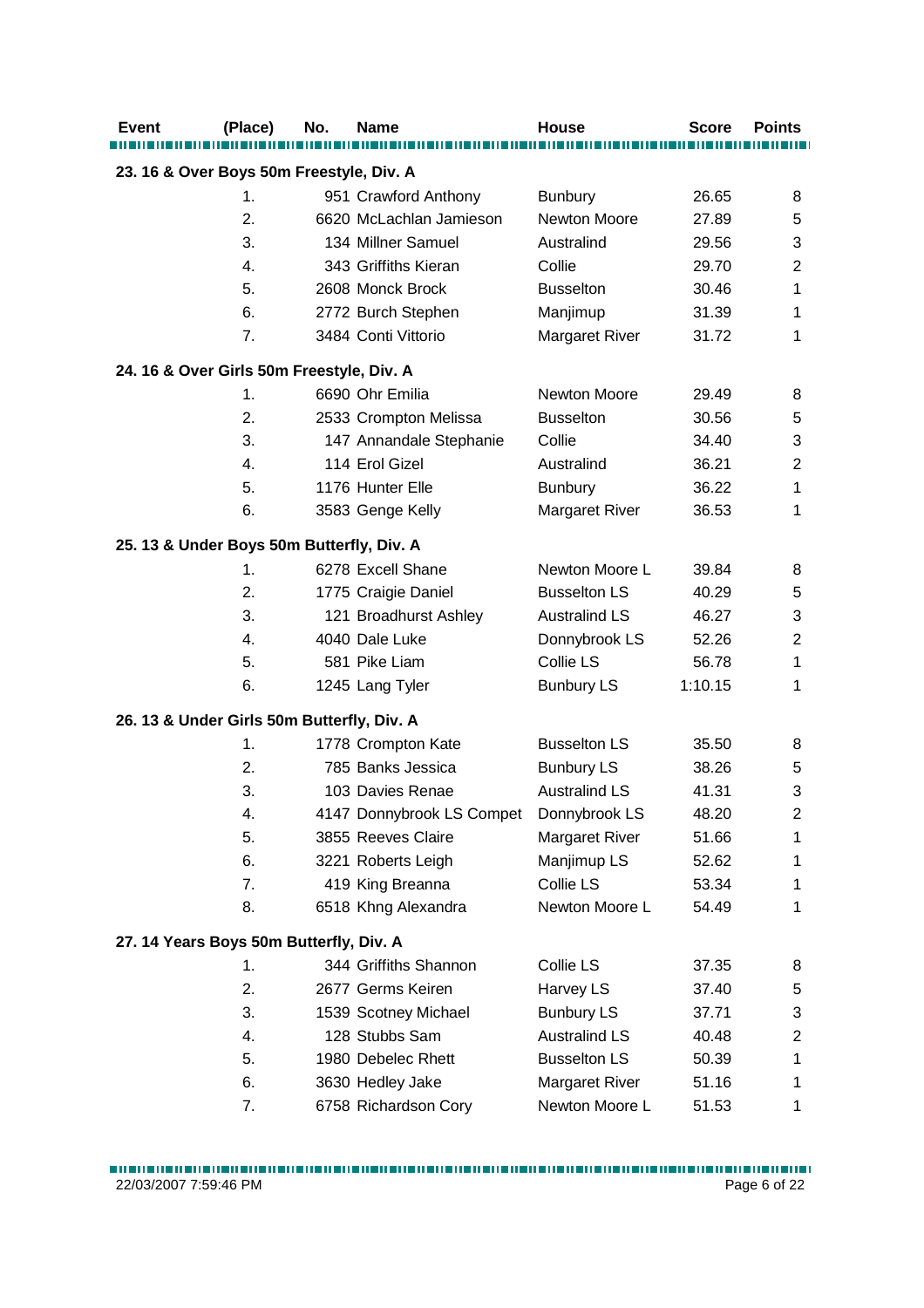| <b>Event</b>                             | (Place) | No. | <b>Name</b>                  | <b>House</b>          | <b>Score</b> | <b>Points</b>  |  |  |
|------------------------------------------|---------|-----|------------------------------|-----------------------|--------------|----------------|--|--|
| 28. 14 Years Girls 50m Butterfly, Div. A |         |     |                              |                       |              |                |  |  |
|                                          | 1.      |     | 6080 Bird Kate               | Newton Moore L        | 36.50        | 8              |  |  |
|                                          | 2.      |     | 2675 Zappia Courtney         | Harvey LS             | 42.28        | 5              |  |  |
|                                          | 3.      |     | 1521 Rowbottom Stephanie     | <b>Bunbury LS</b>     | 42.30        | 3              |  |  |
|                                          | 4.      |     | 3606 Graves Jamie            | <b>Margaret River</b> | 42.52        | $\overline{2}$ |  |  |
|                                          | 5.      |     | 695 Thompson Morgan          | Collie LS             | 43.27        | 1              |  |  |
|                                          | 6.      |     | 4125 Australind LS Competito | <b>Australind LS</b>  | 47.00        | 1              |  |  |
|                                          | 7.      |     | 1974 Cremen Naomi            | <b>Busselton LS</b>   | 51.77        | 1              |  |  |
|                                          | 8.      |     | 3210 Reeve Ashleigh          | Manjimup LS           | 53.13        | 1              |  |  |
| 29. 15 Years Boys 50m Butterfly, Div. A  |         |     |                              |                       |              |                |  |  |
|                                          | 1.      |     | 6276 Excell Darren           | Newton Moore L        | 30.16        | 8              |  |  |
|                                          | 2.      |     | 129 Davies Kirk              | <b>Australind LS</b>  | 33.44        | 5              |  |  |
|                                          | 3.      |     | 3090 Maslin Tristan          | Manjimup LS           | 34.98        | 3              |  |  |
|                                          | 4.      |     | 2682 Fielder Brenton         | Harvey LS             | 38.02        | $\mathbf 2$    |  |  |
|                                          | 5.      |     | 4048 McFarlane Alexander     | Donnybrook LS         | 40.25        | 1              |  |  |
|                                          | 6.      |     | 1101 Gray Travis             | <b>Bunbury LS</b>     | 41.34        | 1              |  |  |
|                                          | 7.      |     | 3647 Hodgson Joel            | <b>Margaret River</b> | 41.57        | 1              |  |  |
|                                          | 8.      |     | 427 Kononen Ben              | Collie LS             | 50.94        | 1              |  |  |
|                                          | 9.      |     | 2236 Nelson Jesse            | <b>Busselton LS</b>   | 56.73        | 1              |  |  |
| 30. 15 Years Girls 50m Butterfly, Div. A |         |     |                              |                       |              |                |  |  |
|                                          | 1.      |     | 2679 Frencl Taryn            | Harvey LS             | 33.45        | 8              |  |  |
|                                          | 2.      |     | 1106 Greenhalgh Jessica      | <b>Bunbury LS</b>     | 36.74        | 5              |  |  |
|                                          | 3.      |     | 516 Milburn Rebekah          | Collie LS             | 37.34        | 3              |  |  |
|                                          | 4.      |     | 2825 Craft Hayley            | Manjimup LS           | 39.39        | $\overline{2}$ |  |  |
|                                          | 5.      |     | 108 Charman Ria              | <b>Australind LS</b>  | 45.13        | 1              |  |  |
|                                          | 6.      |     | 3751 Matthews Darcy          | <b>Margaret River</b> | 51.61        | 1              |  |  |
|                                          | 7.      |     | 2166 Donovan Jennifer        | <b>Busselton LS</b>   | 52.01        | 1              |  |  |
| 31. 16 & Over Boys 50m Butterfly, Div. A |         |     |                              |                       |              |                |  |  |
|                                          | 1.      |     | 951 Crawford Anthony         | <b>Bunbury</b>        | 30.90        | 8              |  |  |
|                                          | 2.      |     | 6620 McLachlan Jamieson      | Newton Moore          | 32.26        | 5              |  |  |
|                                          | 3.      |     | 134 Millner Samuel           | Australind            | 32.47        | 3              |  |  |
|                                          | 4.      |     | 343 Griffiths Kieran         | Collie                | 34.00        | $\overline{2}$ |  |  |
|                                          | 5.      |     | 2583 Kosicki Ryan            | <b>Busselton</b>      | 37.16        | 1              |  |  |
|                                          | 6.      |     | 2704 Auvache Gypsy           | Manjimup              | 39.95        | 1              |  |  |
|                                          | 7.      |     | 3484 Conti Vittorio          | <b>Margaret River</b> | 41.01        | 1              |  |  |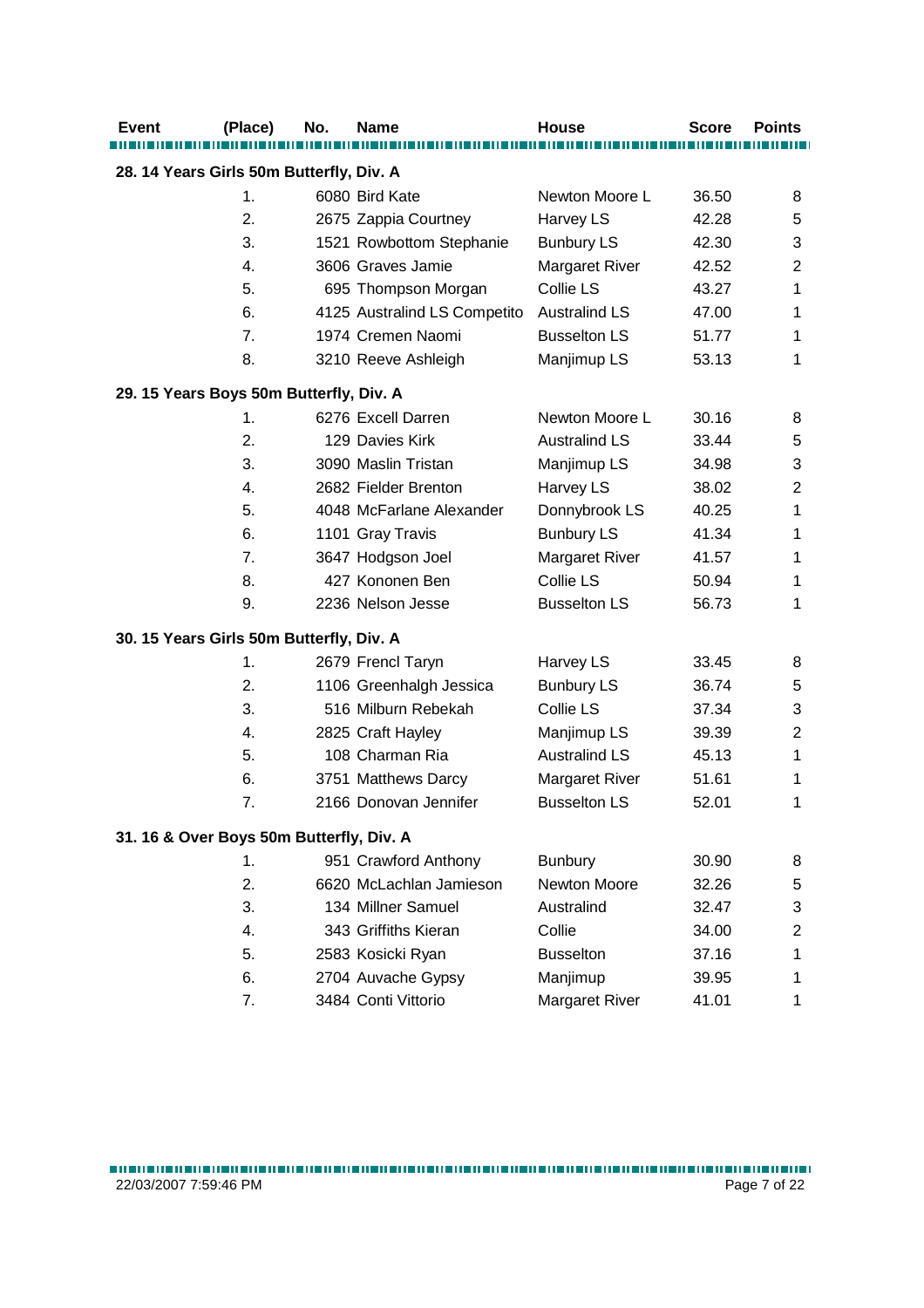| <b>Event</b>                                | (Place) | No. | <b>Name</b>                                   | House                 | <b>Score</b> | <b>Points</b>  |  |  |
|---------------------------------------------|---------|-----|-----------------------------------------------|-----------------------|--------------|----------------|--|--|
| 32. 16 & Over Girls 50m Butterfly, Div. A   |         |     |                                               |                       |              |                |  |  |
|                                             | 1.      |     | 6690 Ohr Emilia                               | <b>Newton Moore</b>   | 32.34        | 8              |  |  |
|                                             | 2.      |     | 2533 Crompton Melissa                         | <b>Busselton</b>      | 36.47        | 5              |  |  |
|                                             | 3.      |     | 113 Charman Emma                              | Australind            | 36.76        | 3              |  |  |
|                                             | 4.      |     | 147 Annandale Stephanie                       | Collie                | 38.78        | $\overline{2}$ |  |  |
|                                             | 5.      |     | 1176 Hunter Elle                              | <b>Bunbury</b>        | 45.99        | 1              |  |  |
|                                             | 6.      |     | 3674 Jackson Hannah                           | Margaret River        | 49.08        | 1              |  |  |
| 33. 16 & Over Boys 100m Backstroke, Div. A  |         |     |                                               |                       |              |                |  |  |
|                                             | 1.      |     | 134 Millner Samuel                            | Australind            | 1:16.32      | 8              |  |  |
|                                             | 2.      |     | 1520 Rowbottom Matthew                        | <b>Bunbury</b>        | 1:22.5       | 5              |  |  |
|                                             | 3.      |     | 6620 McLachlan Jamieson                       | Newton Moore          | 1:30.90      | 3              |  |  |
|                                             | 4.      |     | 198 Burrows Bronsan                           | Collie                | 1:35.23      | $\overline{2}$ |  |  |
|                                             | 5.      |     | 2487 Whitehead Daniel                         | <b>Busselton</b>      | 1:43.82      | 1              |  |  |
|                                             | 6.      |     | 3838 Payne Steven                             | <b>Margaret River</b> | 1:49.93      | 1              |  |  |
| 34. 16 & Over Girls 100m Backstroke, Div. A |         |     |                                               |                       |              |                |  |  |
|                                             | 1.      |     | 6690 Ohr Emilia                               | Newton Moore          | 1:19.04      | 8              |  |  |
|                                             | 2.      |     | 2533 Crompton Melissa                         | <b>Busselton</b>      | 1:25.48      | 5              |  |  |
|                                             | 3.      |     | 116 Mead Kate                                 | Australind            | 1:28.26      | 3              |  |  |
|                                             | 4.      |     | 147 Annandale Stephanie                       | Collie                | 1:33.98      | $\mathbf 2$    |  |  |
|                                             | 5.      |     | 3672 Jackson Ellen                            | <b>Margaret River</b> | 1:42.04      | 1              |  |  |
|                                             | 6.      |     | 1176 Hunter Elle                              | <b>Bunbury</b>        | 1:48.59      | 1              |  |  |
|                                             |         |     | 35. 13 & Under Boys 50m Breaststroke, Div. B  |                       |              |                |  |  |
|                                             | 1.      |     | 2673 Pope Levi                                | Harvey LS             | 48.31        | 5              |  |  |
|                                             | 2.      |     | 121 Broadhurst Ashley                         | <b>Australind LS</b>  | 51.07        | 3              |  |  |
|                                             | 3.      |     | 4032 Anderson Connor                          | Donnybrook LS         | 52.78        | $\overline{2}$ |  |  |
|                                             | 4.      |     | 1902 Schreurs Sam                             | <b>Busselton LS</b>   | 53.10        | 1              |  |  |
|                                             | 5.      |     | 380 Hollins Jonty                             | Collie LS             | 55.24        | 1              |  |  |
|                                             | 6.      |     | 3500 Cummings Jesse                           | <b>Margaret River</b> | 55.79        | 1              |  |  |
|                                             | 7.      |     | 1245 Lang Tyler                               | <b>Bunbury LS</b>     | 1:04.40      | 1              |  |  |
|                                             |         |     | 36. 13 & Under Girls 50m Breaststroke, Div. B |                       |              |                |  |  |
|                                             | 1.      |     | 103 Davies Renae                              | <b>Australind LS</b>  | 48.29        | 5              |  |  |
|                                             | 2.      |     | 1787 Donovan Charlotte                        | <b>Busselton LS</b>   | 49.65        | 3              |  |  |
|                                             | 3.      |     | 1129 Harnett Imogen                           | <b>Bunbury LS</b>     | 51.26        | $\overline{2}$ |  |  |
|                                             | 4.      |     | 3221 Roberts Leigh                            | Manjimup LS           | 54.32        | 1              |  |  |
|                                             | 5.      |     | 4033 Atherton Laura                           | Donnybrook LS         | 54.51        | 1              |  |  |
|                                             | 6.      |     | 2674 Wallam Donelle                           | Harvey LS             | 54.99        | 1              |  |  |
|                                             | 7.      |     | 6032 Austin Rachel                            | Newton Moore L        | 55.03        | 1              |  |  |
|                                             | 8.      |     | 3560 Fiorentino Ali                           | <b>Margaret River</b> | 59.55        | 1              |  |  |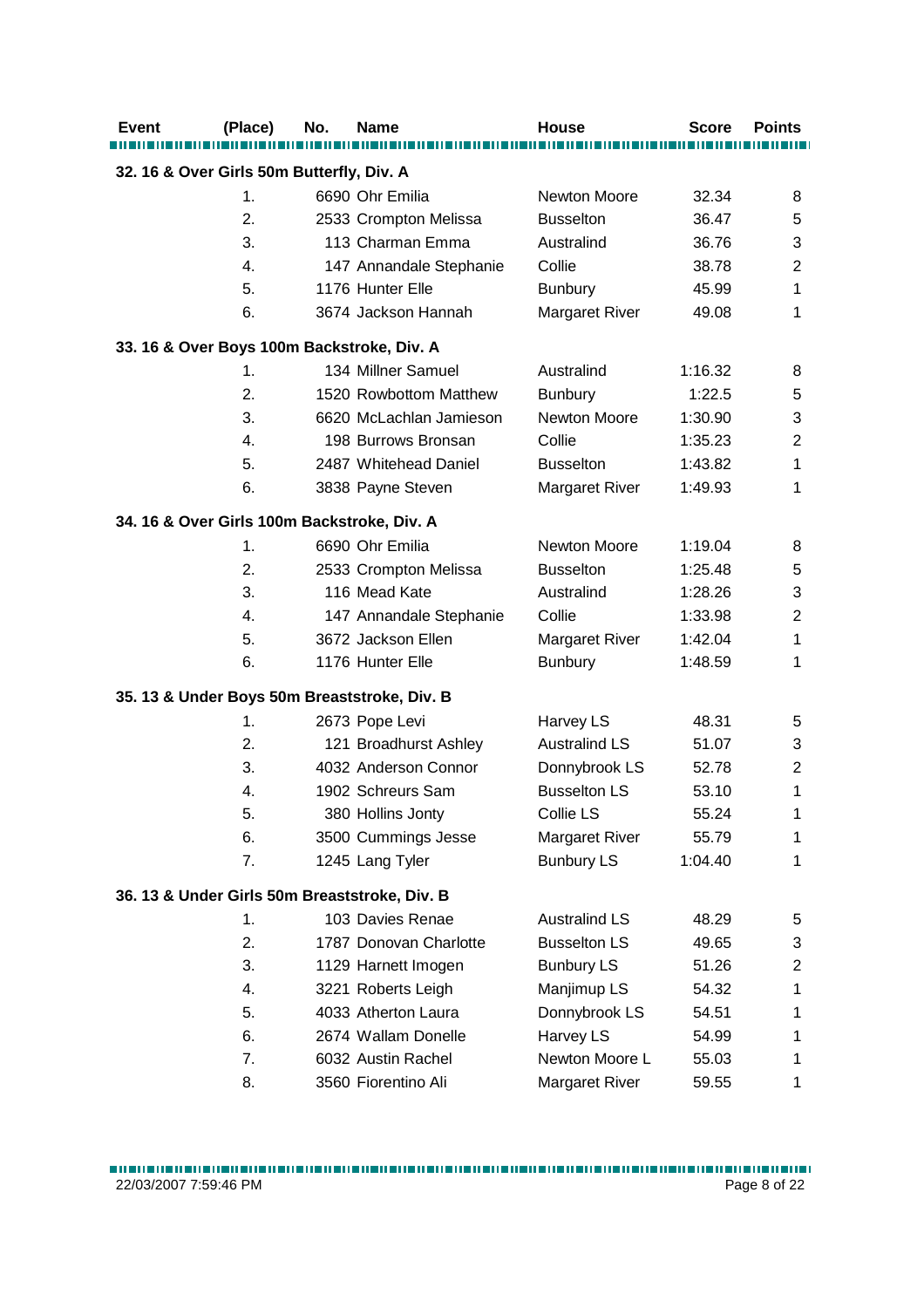| <b>Event</b> | (Place)                                     | No. | Name                                          | <b>House</b>          | <b>Score</b> | <b>Points</b>  |
|--------------|---------------------------------------------|-----|-----------------------------------------------|-----------------------|--------------|----------------|
|              |                                             |     | 37. 13 & Under Boys 50m Breaststroke, Div. A  |                       |              |                |
|              | 1.                                          |     | 120 Branchi Josh                              | <b>Australind LS</b>  | 45.62        | 8              |
|              | 2.                                          |     | 6278 Excell Shane                             | Newton Moore L        | 45.93        | 5              |
|              | 3.                                          |     | 1919 Tomkiw Jared                             | <b>Busselton LS</b>   | 47.81        | 3              |
|              | 4.                                          |     | 4040 Dale Luke                                | Donnybrook LS         | 49.36        | $\overline{c}$ |
|              | 5.                                          |     | 3894 Scherini Rowan                           | <b>Margaret River</b> | 52.62        | 1              |
|              | 6.                                          |     | 445 Lee Phillip                               | Collie LS             | 56.03        | 1              |
|              | 7.                                          |     | 1682 Wedge Callum                             | <b>Bunbury LS</b>     | 57.86        | $\mathbf{1}$   |
|              |                                             |     | 38. 13 & Under Girls 50m Breaststroke, Div. A |                       |              |                |
|              | 1.                                          |     | 6518 Khng Alexandra                           | Newton Moore L        | 44.60        | 8              |
|              | 2.                                          |     | 101 Bull Courtney                             | <b>Australind LS</b>  | 45.50        | 5              |
|              | 3.                                          |     | 1778 Crompton Kate                            | <b>Busselton LS</b>   | 47.98        | 3              |
|              | 4.                                          |     | 785 Banks Jessica                             | <b>Bunbury LS</b>     | 48.61        | $\overline{2}$ |
|              | 5.                                          |     | 3176 Peos Caroline                            | Manjimup LS           | 49.60        | $\mathbf 1$    |
|              | 6.                                          |     | 4054 Tassone Jessica                          | Donnybrook LS         | 51.87        | 1              |
|              | 7.                                          |     | 419 King Breanna                              | Collie LS             | 52.99        | 1              |
|              | 8.                                          |     | 3822 Paice Yuma                               | Margaret River        | 1:00.67      | $\mathbf{1}$   |
|              | 39. 14 Years Boys 50m Breaststroke, Div. B  |     |                                               |                       |              |                |
|              | 1.                                          |     | 3756 McColl Angus                             | <b>Margaret River</b> | 47.33        | 5              |
|              | 2.                                          |     | 2678 Egerton-Green Dylan                      | Harvey LS             | 49.49        | 3              |
|              | 3.                                          |     | 2277 Tarrant Maximillion                      | <b>Busselton LS</b>   | 50.30        | $\overline{2}$ |
|              | 4.                                          |     | 2964 Harris Lincoln                           | Manjimup LS           | 51.93        | 1              |
|              | 5.                                          |     | 732 Welhan Brent                              | Collie LS             | 53.02        | 1              |
|              | 6.                                          |     | 127 Sadler Mitchell                           | <b>Australind LS</b>  | 53.50        | 1              |
|              | 7.                                          |     | 4150 Donnybrook LS Compet                     | Donnybrook LS         | 54.59        | 1              |
|              | 8.                                          |     | 4182 Newton Moore LS Com                      | Newton Moore L        | 56.07        | 1              |
|              | 9.                                          |     | 1699 Wilkinson Matthew                        | <b>Bunbury LS</b>     | 59.29        | 1              |
|              | 40. 14 Years Girls 50m Breaststroke, Div. B |     |                                               |                       |              |                |
|              | 1.                                          |     | 2676 Domonique Fedele                         | Harvey LS             | 46.39        | 5              |
|              | 2.                                          |     | 1579 Smith Teagan                             | <b>Bunbury LS</b>     | 49.74        | 3              |
|              | 3.                                          |     | 2819 Cook Emma                                | Manjimup LS           | 51.95        | $\overline{2}$ |
|              | 4.                                          |     | 2084 Salter Amy                               | <b>Busselton LS</b>   | 52.14        | 1              |
|              | 5.                                          |     | 3677 James-Ross Ainsley                       | Margaret River        | 53.15        | 1              |
|              | 6.                                          |     | 107 Burns Samantha                            | <b>Australind LS</b>  | 53.90        | 1              |
|              | 7.                                          |     | 355 Harms Jorden                              | Collie LS             | 54.80        | 1              |
|              | 8.                                          |     | 6935 Waddell Louise                           | Newton Moore L        | 56.38        | 1              |
|              | 9.                                          |     | 4053 Sheehan Jess                             | Donnybrook LS         | 57.67        | 1              |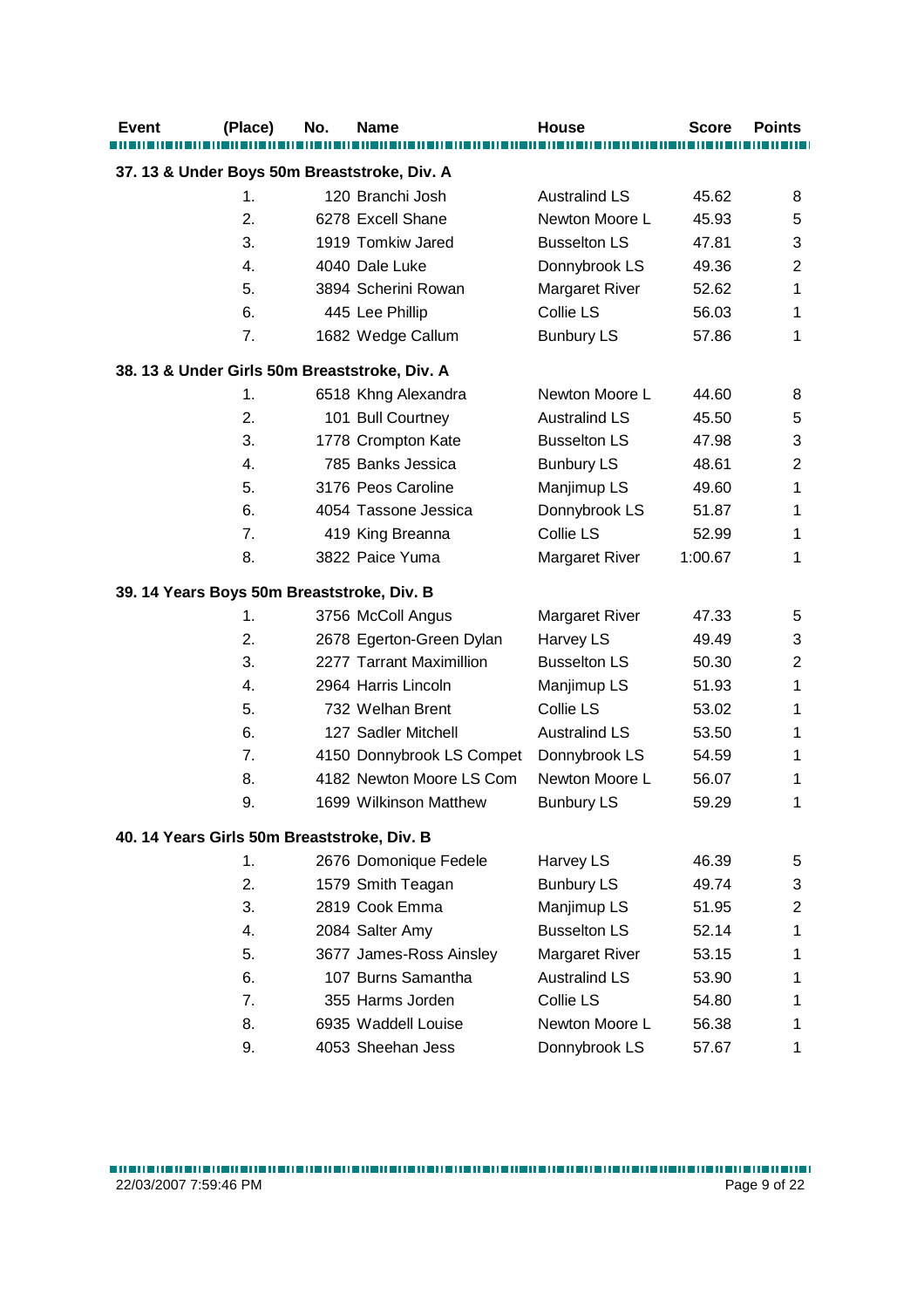| <b>Event</b>                                | (Place) | No. | <b>Name</b>                  | <b>House</b>          | <b>Score</b> | <b>Points</b>  |  |  |
|---------------------------------------------|---------|-----|------------------------------|-----------------------|--------------|----------------|--|--|
| 41. 14 Years Boys 50m Breaststroke, Div. A  |         |     |                              |                       |              |                |  |  |
|                                             | 1.      |     | 4044 Hunt James              | Donnybrook LS         | 43.04        | 8              |  |  |
|                                             | 2.      |     | 1539 Scotney Michael         | <b>Bunbury LS</b>     | 43.83        | 5              |  |  |
|                                             | 3.      |     | 344 Griffiths Shannon        | Collie LS             | 43.86        | 3              |  |  |
|                                             | 4.      |     | 2003 Green Nicholas          | <b>Busselton LS</b>   | 44.54        | $\overline{2}$ |  |  |
|                                             | 5.      |     | 2677 Germs Keiren            | Harvey LS             | 44.85        | 1              |  |  |
|                                             | 6.      |     | 4182 Newton Moore LS Com     | Newton Moore L        | 45.77        | 1              |  |  |
|                                             | 7.      |     | 128 Stubbs Sam               | <b>Australind LS</b>  | 46.62        | 1              |  |  |
|                                             | 8.      |     | 3780 Miller Adam             | <b>Margaret River</b> | 50.31        | 1              |  |  |
| 42. 14 Years Girls 50m Breaststroke, Div. A |         |     |                              |                       |              |                |  |  |
|                                             | 1.      |     | 2675 Zappia Courtney         | Harvey LS             | 42.33        | 8              |  |  |
|                                             | 2.      |     | 6080 Bird Kate               | Newton Moore L        | 42.91        | 5              |  |  |
|                                             | 3.      |     | 1521 Rowbottom Stephanie     | <b>Bunbury LS</b>     | 46.43        | 3              |  |  |
|                                             | 4.      |     | 2909 Favero Rebecca          | Manjimup LS           | 46.95        | 2              |  |  |
|                                             | 5.      |     | 4125 Australind LS Competito | <b>Australind LS</b>  | 47.92        | 1              |  |  |
|                                             | 6.      |     | 3606 Graves Jamie            | <b>Margaret River</b> | 49.22        | 1              |  |  |
|                                             | 7.      |     | 2071 Pilpel Jessie           | <b>Busselton LS</b>   | 49.42        | 1              |  |  |
|                                             | 8.      |     | 196 Burridge Aimee           | Collie LS             | 51.63        | 1              |  |  |
|                                             | 9.      |     | 4050 Murray Tegan            | Donnybrook LS         | 52.23        | 1              |  |  |
| 43. 15 Years Boys 50m Breaststroke, Div. B  |         |     |                              |                       |              |                |  |  |
|                                             | 1.      |     | 2681 Fielder Daniel          | Harvey LS             | 42.56        | 5              |  |  |
|                                             | 2.      |     | 427 Kononen Ben              | Collie LS             | 45.89        | 3              |  |  |
|                                             | 3.      |     | 778 Atthowe Benjamin         | <b>Bunbury LS</b>     | 46.19        | 2              |  |  |
|                                             | 4.      |     | 4048 McFarlane Alexander     | Donnybrook LS         | 47.42        | 1              |  |  |
|                                             | 5.      |     | 6458 Hutcheson Hayden        | Newton Moore L        | 48.71        | 1              |  |  |
|                                             | 6.      |     | 3731 Lutton Wiremu           | <b>Margaret River</b> | 50.01        | 1              |  |  |
|                                             | 7.      |     | 126 Rankine Lochlan          | <b>Australind LS</b>  | 1:01.22      | 1              |  |  |
|                                             | 8.      |     | 4136 Busselton LS Competito  | <b>Busselton LS</b>   | 1:01.31      | 1              |  |  |
| 44. 15 Years Girls 50m Breaststroke, Div. B |         |     |                              |                       |              |                |  |  |
|                                             | 1.      |     | 112 McKay Kimberly           | <b>Australind LS</b>  | 48.23        | 5              |  |  |
|                                             | 2.      |     | 894 Campbell Kailee          | <b>Bunbury LS</b>     | 48.56        | 3              |  |  |
|                                             | 3.      |     | 6087 Bond Katrina            | Newton Moore L        | 50.00        | 2              |  |  |
|                                             | 4.      |     | 4035 Billinghurst Maddi      | Donnybrook LS         | 50.32        | 1              |  |  |
|                                             | 5.      |     | 2166 Donovan Jennifer        | <b>Busselton LS</b>   | 51.12        | 1              |  |  |
|                                             | 6.      |     | 336 Graham Janina            | Collie LS             | 51.67        | 1              |  |  |
|                                             | 7.      |     | 2825 Craft Hayley            | Manjimup LS           | 51.76        | 1              |  |  |
|                                             | 8.      |     | 3638 Hewitt Frances          | Margaret River        | 52.73        | 1              |  |  |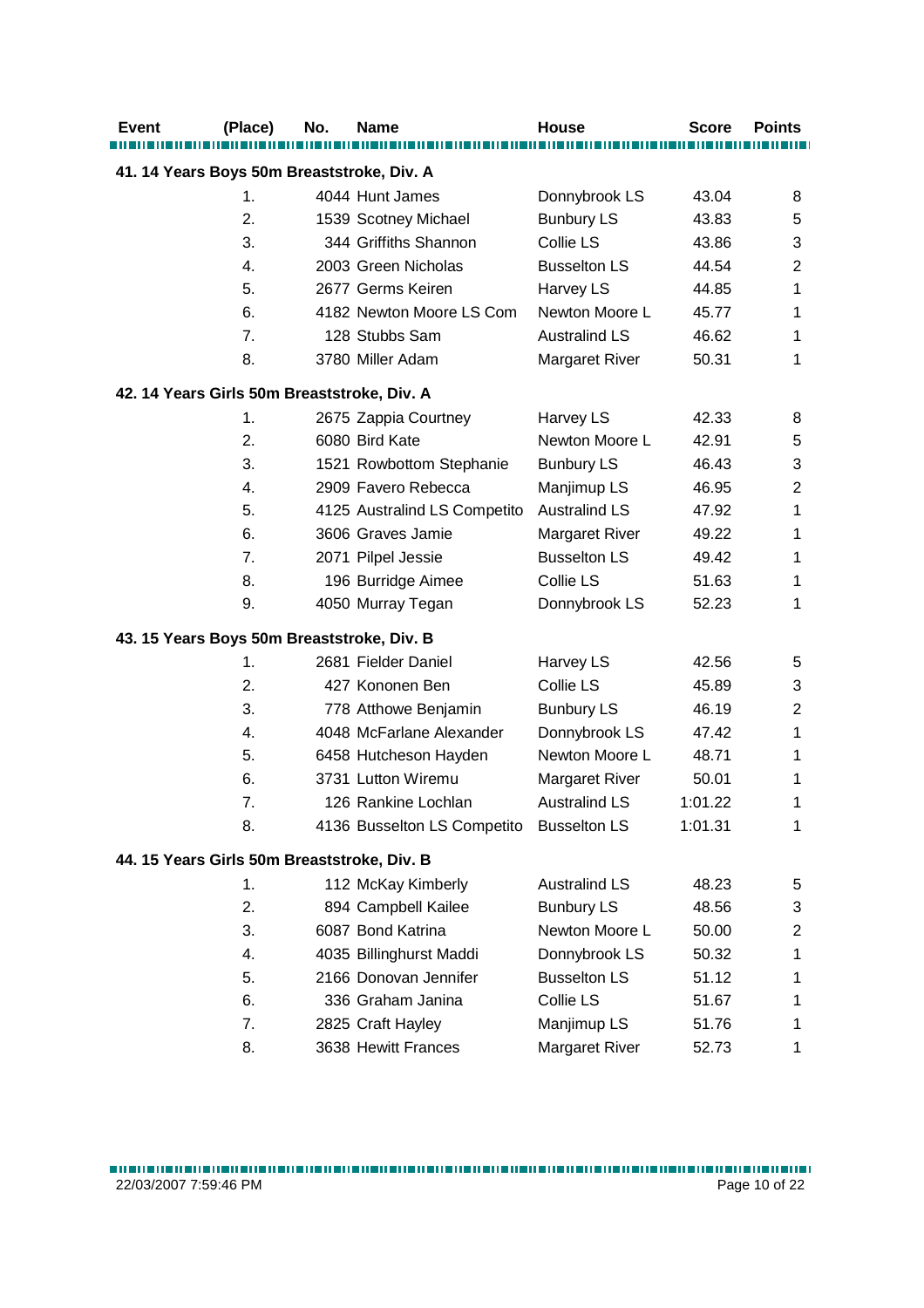| <b>Event</b>                                | (Place) | No. | <b>Name</b>                                  | <b>House</b>          | <b>Score</b> | <b>Points</b>  |  |  |
|---------------------------------------------|---------|-----|----------------------------------------------|-----------------------|--------------|----------------|--|--|
| 45. 15 Years Boys 50m Breaststroke, Div. A  |         |     |                                              |                       |              |                |  |  |
|                                             | 1.      |     | 6276 Excell Darren                           | Newton Moore L        | 39.15        | 8              |  |  |
|                                             | 2.      |     | 2682 Fielder Brenton                         | Harvey LS             | 41.20        | 5              |  |  |
|                                             | 3.      |     | 597 Ray Casey                                | Collie LS             | 41.22        | 3              |  |  |
|                                             | 4.      |     | 129 Davies Kirk                              | <b>Australind LS</b>  | 41.30        | 2              |  |  |
|                                             | 5.      |     | 1101 Gray Travis                             | <b>Bunbury LS</b>     | 43.73        | 1              |  |  |
|                                             | 6.      |     | 4042 Duncan Matthew                          | Donnybrook LS         | 43.83        | 1              |  |  |
|                                             | 7.      |     | 3090 Maslin Tristan                          | Manjimup LS           | 44.79        | 1              |  |  |
|                                             | 8.      |     | 4176 Margaret River LS Com                   | Margaret River        | 46.11        | 1              |  |  |
|                                             | 9.      |     | 2186 Hampson-White Billy                     | <b>Busselton LS</b>   | 58.26        | 1              |  |  |
| 46. 15 Years Girls 50m Breaststroke, Div. A |         |     |                                              |                       |              |                |  |  |
|                                             | 1.      |     | 2278 Tate Grace                              | <b>Busselton LS</b>   | 44.74        | 8              |  |  |
|                                             | 2.      |     | 2679 Frencl Taryn                            | Harvey LS             | 44.90        | 5              |  |  |
|                                             | 3.      |     | 1106 Greenhalgh Jessica                      | <b>Bunbury LS</b>     | 45.55        | 3              |  |  |
|                                             | 4.      |     | 108 Charman Ria                              | <b>Australind LS</b>  | 45.59        | $\overline{2}$ |  |  |
|                                             | 5.      |     | 516 Milburn Rebekah                          | Collie LS             | 46.12        | 1              |  |  |
|                                             | 6.      |     | 4183 Newton Moore LS Com                     | Newton Moore L        | 46.83        | 1              |  |  |
|                                             | 7.      |     | 3972 Vanzyl Zaneta                           | <b>Margaret River</b> | 48.16        | 1              |  |  |
|                                             | 8.      |     | 4039 Dale Emma                               | Donnybrook LS         | 49.00        | 1              |  |  |
|                                             |         |     | 47. 16 & Over Boys 50m Breaststroke, Div. B  |                       |              |                |  |  |
|                                             | 1.      |     | 132 Fleay Tom                                | Australind            | 39.69        | 5              |  |  |
|                                             | 2.      |     | 6177 Court Nathan                            | Newton Moore          | 42.21        | 3              |  |  |
|                                             | 3.      |     | 1640 Trigwell Shane                          | <b>Bunbury</b>        | 42.54        | 2              |  |  |
|                                             | 4.      |     | 2788 Campbell Mark                           | Manjimup              | 45.60        | 1              |  |  |
|                                             | 5.      |     | 2583 Kosicki Ryan                            | <b>Busselton</b>      | 46.74        | 1              |  |  |
|                                             | 6.      |     | 423 King Tyler                               | Collie                | 48.36        | 1              |  |  |
|                                             | 7.      |     | 3838 Payne Steven                            | <b>Margaret River</b> | 48.79        | 1              |  |  |
|                                             |         |     | 48. 16 & Over Girls 50m Breaststroke, Div. B |                       |              |                |  |  |
|                                             | 1.      |     | 6430 Hitchcock Brooke                        | Newton Moore          | 39.90        | 5              |  |  |
|                                             | 2.      |     | 2585 Lane Chloe                              | <b>Busselton</b>      | 45.12        | 3              |  |  |
|                                             | 3.      |     | 114 Erol Gizel                               | Australind            | 45.70        | 2              |  |  |
|                                             | 4.      |     | 147 Annandale Stephanie                      | Collie                | 46.08        | 1              |  |  |
|                                             | 5.      |     | 1049 Fletcher Katie                          | <b>Bunbury</b>        | 48.59        | 1              |  |  |
|                                             | 6.      |     | 3742 Marsh Braedie                           | Margaret River        | 50.30        | 1              |  |  |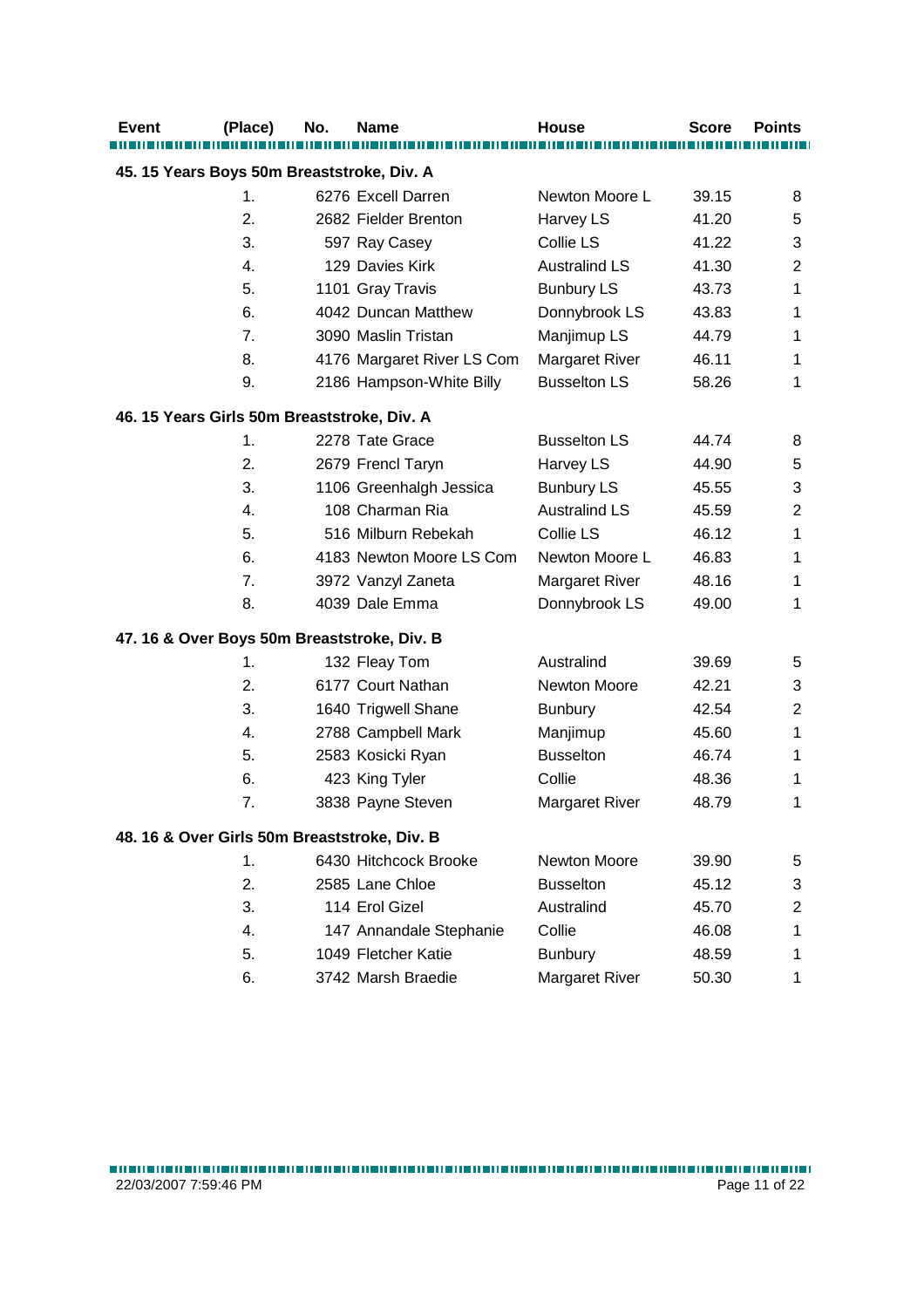| <b>Event</b>                                 | (Place) | No. | <b>Name</b>                 | <b>House</b>          | <b>Score</b> | <b>Points</b>  |  |
|----------------------------------------------|---------|-----|-----------------------------|-----------------------|--------------|----------------|--|
| 49. 16 & Over Boys 50m Breaststroke, Div. A  |         |     |                             |                       |              |                |  |
|                                              | 1.      |     | 951 Crawford Anthony        | <b>Bunbury</b>        | 37.14        | 8              |  |
|                                              | 2.      |     | 6620 McLachlan Jamieson     | Newton Moore          | 37.66        | 5              |  |
|                                              | 3.      |     | 134 Millner Samuel          | Australind            | 39.62        | 3              |  |
|                                              | 4.      |     | 2542 Duthie Kelly           | <b>Busselton</b>      | 42.30        | 2              |  |
|                                              | 5.      |     | 2772 Burch Stephen          | Manjimup              | 42.87        | 1              |  |
|                                              | 6.      |     | 343 Griffiths Kieran        | Collie                | 44.67        | 1              |  |
|                                              | 7.      |     | 4114 Margaret River Competi | <b>Margaret River</b> | 45.12        | 1              |  |
| 50. 16 & Over Girls 50m Breaststroke, Div. A |         |     |                             |                       |              |                |  |
|                                              | 1.      |     | 6690 Ohr Emilia             | Newton Moore          | 39.48        | 8              |  |
|                                              | 2.      |     | 113 Charman Emma            | Australind            | 40.20        | 5              |  |
|                                              | 3.      |     | 2533 Crompton Melissa       | <b>Busselton</b>      | 44.02        | 3              |  |
|                                              | 4.      |     | 1204 Jurgenson Janelle      | <b>Bunbury</b>        | 44.48        | 2              |  |
|                                              | 5.      |     | 574 Pelliciari Danelle      | Collie                | 44.66        | 1              |  |
|                                              | 6.      |     | 4113 Margaret River Competi | <b>Margaret River</b> | 50.60        | 1              |  |
| 51. 13 & Under Boys 100m Freestyle, Div. A   |         |     |                             |                       |              |                |  |
|                                              | 1.      |     | 6278 Excell Shane           | Newton Moore L        | 1:18.25      | 8              |  |
|                                              | 2.      |     | 1775 Craigie Daniel         | <b>Busselton LS</b>   | 1:18.26      | 5              |  |
|                                              | 3.      |     | 121 Broadhurst Ashley       | <b>Australind LS</b>  | 1:24.82      | 3              |  |
|                                              | 4.      |     | 1384 Murray Blake           | <b>Bunbury LS</b>     | 1:24.87      | $\overline{2}$ |  |
|                                              | 5.      |     | 3773 McTaggart Creed        | <b>Margaret River</b> | 1:31.15      | 1              |  |
|                                              | 6.      |     | 746 Winwood Tate            | Collie LS             | 1:33.17      | 1              |  |
|                                              | 7.      |     | 4040 Dale Luke              | Donnybrook LS         | 1:33.98      | 1              |  |
| 52. 13 & Under Girls 100m Freestyle, Div. A  |         |     |                             |                       |              |                |  |
|                                              | 1.      |     | 1778 Crompton Kate          | <b>Busselton LS</b>   | 1:11.54      | 8              |  |
|                                              | 2.      |     | 785 Banks Jessica           | <b>Bunbury LS</b>     | 1:19.31      | 5              |  |
|                                              | 3.      |     | 103 Davies Renae            | <b>Australind LS</b>  | 1:21.84      | 3              |  |
|                                              | 4.      |     | 6518 Khng Alexandra         | Newton Moore L        | 1:29.40      | 2              |  |
|                                              | 5.      |     | 3221 Roberts Leigh          | Manjimup LS           | 1:32.62      | 1              |  |
|                                              | 6.      |     | 419 King Breanna            | Collie LS             | 1:38.67      | 1              |  |
|                                              | 7.      |     | 3560 Fiorentino Ali         | <b>Margaret River</b> | 1:43.54      | 1              |  |
|                                              | 8.      |     | 4055 Trigwell Ebony         | Donnybrook LS         | 1:43.68      | 1              |  |
| 53. 14 Years Boys 100m Freestyle, Div. A     |         |     |                             |                       |              |                |  |
|                                              | 1.      |     | 344 Griffiths Shannon       | Collie LS             | 1:08.45      | 8              |  |
|                                              | 2.      |     | 1539 Scotney Michael        | <b>Bunbury LS</b>     | 1:09.40      | 5              |  |
|                                              | 3.      |     | 2677 Germs Keiren           | Harvey LS             | 1:14.79      | 3              |  |
|                                              | 4.      |     | 3582 Genge Declan           | <b>Margaret River</b> | 1:25.06      | 2              |  |
|                                              | 5.      |     | 128 Stubbs Sam              | <b>Australind LS</b>  | 1:26.90      | 1              |  |
|                                              | 6.      |     | 6758 Richardson Cory        | Newton Moore L        | 1:29.98      | 1              |  |
|                                              | 7.      |     | 2065 Nicolas Kyle           | <b>Busselton LS</b>   | 1:34.06      | 1              |  |
|                                              | 8.      |     | 4047 Leary Patrick          | Donnybrook LS         | 1:40.06      |                |  |
| 22/03/2007 7:59:46 PM                        |         |     |                             |                       |              | Page 12 of 22  |  |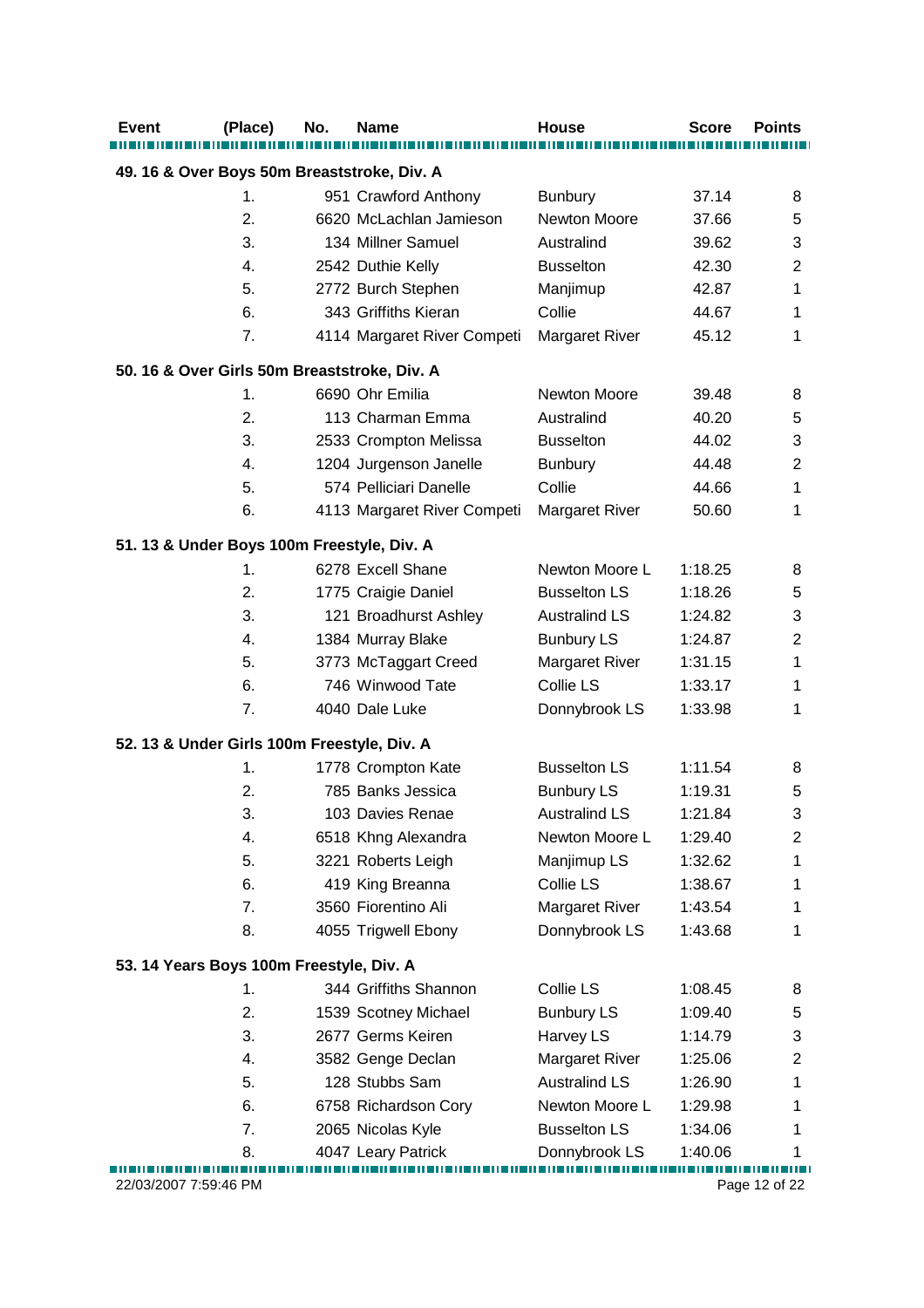| 54. 14 Years Girls 100m Freestyle, Div. A<br>1.<br>6080 Bird Kate<br>Newton Moore L<br>1:11.71<br>8<br>2.<br>1579 Smith Teagan<br><b>Bunbury LS</b><br>1:15.34<br>5<br>3.<br>2676 Domonique Fedele<br>Harvey LS<br>3<br>1:17.71<br>2819 Cook Emma<br>Manjimup LS<br>4.<br>1:19.34<br>2<br>5.<br>3861 Rigby Natasha<br><b>Margaret River</b><br>1:30.65<br>1<br>Collie LS<br>6.<br>677 Sturges Maggie<br>1:33.84<br>1<br>7.<br><b>Busselton LS</b><br>2084 Salter Amy<br>1:34.17<br>1<br>8.<br>Donnybrook LS<br>4149 Donnybrook LS Compet<br>1:41.48<br>1<br>55. 15 Years Boys 100m Freestyle, Div. A<br>Newton Moore L<br>6276 Excell Darren<br>1:05.59<br>1.<br>8<br>129 Davies Kirk<br><b>Australind LS</b><br>2.<br>1:05.87<br>5<br>3.<br>4042 Duncan Matthew<br>Donnybrook LS<br>1:09.06<br>3<br>Manjimup LS<br>4.<br>3090 Maslin Tristan<br>1:09.26<br>2<br>5.<br>2682 Fielder Brenton<br>Harvey LS<br>1:15.31<br>1<br>6.<br>3647 Hodgson Joel<br><b>Margaret River</b><br>1:16.70<br>1<br>7.<br>328 Glenn Dane<br>Collie LS<br>1:20.98<br>1<br><b>Bunbury LS</b><br>8.<br>778 Atthowe Benjamin<br>1:24.28<br>1<br>9.<br><b>Busselton LS</b><br>2140 Bywaters Jamie<br>1:34.93<br>1<br>56. 15 Years Girls 100m Freestyle, Div. A<br>1.<br>2679 Frencl Taryn<br>Harvey LS<br>1:07.90<br>8<br><b>Bunbury LS</b><br>2.<br>1106 Greenhalgh Jessica<br>1:12.93<br>5<br>3.<br>112 McKay Kimberly<br><b>Australind LS</b><br>1:14.31<br>3<br>516 Milburn Rebekah<br>Collie LS<br>4.<br>1:14.68<br>2<br>5.<br>Newton Moore L<br>4183 Newton Moore LS Com<br>1:16.42<br>1<br>6.<br>4039 Dale Emma<br>Donnybrook LS<br>1:22.62<br>1<br>7.<br>2825 Craft Hayley<br>Manjimup LS<br>1:22.64<br>1<br>2257 Rustean Evie-Sue<br><b>Busselton LS</b><br>8.<br>1:28.73<br>1<br>9.<br>3737 Macaulay Ellie-Marie<br><b>Margaret River</b><br>1:36.57<br>1<br>57. 16 & Over Boys 100m Freestyle, Div. A<br>1.<br>6620 McLachlan Jamieson<br>Newton Moore<br>1:05.70<br>8<br>2.<br>134 Millner Samuel<br>Australind<br>1:07.37<br>5<br>3.<br>1520 Rowbottom Matthew<br>1:10.01<br><b>Bunbury</b><br>3<br>Collie<br>$\overline{4}$ .<br>343 Griffiths Kieran<br>1:11.79<br>2<br>5.<br>2772 Burch Stephen<br>Manjimup<br>1:14.57<br>1<br>6.<br>3612 Gurney Jacob<br><b>Margaret River</b><br>1:29.39<br>1<br>2504 Barker Jerome<br><b>Busselton</b><br>7.<br>1:33.26<br>1 | <b>Event</b> | (Place) | No. | <b>Name</b> | <b>House</b> | <b>Score</b> | <b>Points</b> |
|--------------------------------------------------------------------------------------------------------------------------------------------------------------------------------------------------------------------------------------------------------------------------------------------------------------------------------------------------------------------------------------------------------------------------------------------------------------------------------------------------------------------------------------------------------------------------------------------------------------------------------------------------------------------------------------------------------------------------------------------------------------------------------------------------------------------------------------------------------------------------------------------------------------------------------------------------------------------------------------------------------------------------------------------------------------------------------------------------------------------------------------------------------------------------------------------------------------------------------------------------------------------------------------------------------------------------------------------------------------------------------------------------------------------------------------------------------------------------------------------------------------------------------------------------------------------------------------------------------------------------------------------------------------------------------------------------------------------------------------------------------------------------------------------------------------------------------------------------------------------------------------------------------------------------------------------------------------------------------------------------------------------------------------------------------------------------------------------------------------------------------------------------------------------------------------------------------------------------------------------------------------------------------------------------------------------------------------------------------|--------------|---------|-----|-------------|--------------|--------------|---------------|
|                                                                                                                                                                                                                                                                                                                                                                                                                                                                                                                                                                                                                                                                                                                                                                                                                                                                                                                                                                                                                                                                                                                                                                                                                                                                                                                                                                                                                                                                                                                                                                                                                                                                                                                                                                                                                                                                                                                                                                                                                                                                                                                                                                                                                                                                                                                                                        |              |         |     |             |              |              |               |
|                                                                                                                                                                                                                                                                                                                                                                                                                                                                                                                                                                                                                                                                                                                                                                                                                                                                                                                                                                                                                                                                                                                                                                                                                                                                                                                                                                                                                                                                                                                                                                                                                                                                                                                                                                                                                                                                                                                                                                                                                                                                                                                                                                                                                                                                                                                                                        |              |         |     |             |              |              |               |
|                                                                                                                                                                                                                                                                                                                                                                                                                                                                                                                                                                                                                                                                                                                                                                                                                                                                                                                                                                                                                                                                                                                                                                                                                                                                                                                                                                                                                                                                                                                                                                                                                                                                                                                                                                                                                                                                                                                                                                                                                                                                                                                                                                                                                                                                                                                                                        |              |         |     |             |              |              |               |
|                                                                                                                                                                                                                                                                                                                                                                                                                                                                                                                                                                                                                                                                                                                                                                                                                                                                                                                                                                                                                                                                                                                                                                                                                                                                                                                                                                                                                                                                                                                                                                                                                                                                                                                                                                                                                                                                                                                                                                                                                                                                                                                                                                                                                                                                                                                                                        |              |         |     |             |              |              |               |
|                                                                                                                                                                                                                                                                                                                                                                                                                                                                                                                                                                                                                                                                                                                                                                                                                                                                                                                                                                                                                                                                                                                                                                                                                                                                                                                                                                                                                                                                                                                                                                                                                                                                                                                                                                                                                                                                                                                                                                                                                                                                                                                                                                                                                                                                                                                                                        |              |         |     |             |              |              |               |
|                                                                                                                                                                                                                                                                                                                                                                                                                                                                                                                                                                                                                                                                                                                                                                                                                                                                                                                                                                                                                                                                                                                                                                                                                                                                                                                                                                                                                                                                                                                                                                                                                                                                                                                                                                                                                                                                                                                                                                                                                                                                                                                                                                                                                                                                                                                                                        |              |         |     |             |              |              |               |
|                                                                                                                                                                                                                                                                                                                                                                                                                                                                                                                                                                                                                                                                                                                                                                                                                                                                                                                                                                                                                                                                                                                                                                                                                                                                                                                                                                                                                                                                                                                                                                                                                                                                                                                                                                                                                                                                                                                                                                                                                                                                                                                                                                                                                                                                                                                                                        |              |         |     |             |              |              |               |
|                                                                                                                                                                                                                                                                                                                                                                                                                                                                                                                                                                                                                                                                                                                                                                                                                                                                                                                                                                                                                                                                                                                                                                                                                                                                                                                                                                                                                                                                                                                                                                                                                                                                                                                                                                                                                                                                                                                                                                                                                                                                                                                                                                                                                                                                                                                                                        |              |         |     |             |              |              |               |
|                                                                                                                                                                                                                                                                                                                                                                                                                                                                                                                                                                                                                                                                                                                                                                                                                                                                                                                                                                                                                                                                                                                                                                                                                                                                                                                                                                                                                                                                                                                                                                                                                                                                                                                                                                                                                                                                                                                                                                                                                                                                                                                                                                                                                                                                                                                                                        |              |         |     |             |              |              |               |
|                                                                                                                                                                                                                                                                                                                                                                                                                                                                                                                                                                                                                                                                                                                                                                                                                                                                                                                                                                                                                                                                                                                                                                                                                                                                                                                                                                                                                                                                                                                                                                                                                                                                                                                                                                                                                                                                                                                                                                                                                                                                                                                                                                                                                                                                                                                                                        |              |         |     |             |              |              |               |
|                                                                                                                                                                                                                                                                                                                                                                                                                                                                                                                                                                                                                                                                                                                                                                                                                                                                                                                                                                                                                                                                                                                                                                                                                                                                                                                                                                                                                                                                                                                                                                                                                                                                                                                                                                                                                                                                                                                                                                                                                                                                                                                                                                                                                                                                                                                                                        |              |         |     |             |              |              |               |
|                                                                                                                                                                                                                                                                                                                                                                                                                                                                                                                                                                                                                                                                                                                                                                                                                                                                                                                                                                                                                                                                                                                                                                                                                                                                                                                                                                                                                                                                                                                                                                                                                                                                                                                                                                                                                                                                                                                                                                                                                                                                                                                                                                                                                                                                                                                                                        |              |         |     |             |              |              |               |
|                                                                                                                                                                                                                                                                                                                                                                                                                                                                                                                                                                                                                                                                                                                                                                                                                                                                                                                                                                                                                                                                                                                                                                                                                                                                                                                                                                                                                                                                                                                                                                                                                                                                                                                                                                                                                                                                                                                                                                                                                                                                                                                                                                                                                                                                                                                                                        |              |         |     |             |              |              |               |
|                                                                                                                                                                                                                                                                                                                                                                                                                                                                                                                                                                                                                                                                                                                                                                                                                                                                                                                                                                                                                                                                                                                                                                                                                                                                                                                                                                                                                                                                                                                                                                                                                                                                                                                                                                                                                                                                                                                                                                                                                                                                                                                                                                                                                                                                                                                                                        |              |         |     |             |              |              |               |
|                                                                                                                                                                                                                                                                                                                                                                                                                                                                                                                                                                                                                                                                                                                                                                                                                                                                                                                                                                                                                                                                                                                                                                                                                                                                                                                                                                                                                                                                                                                                                                                                                                                                                                                                                                                                                                                                                                                                                                                                                                                                                                                                                                                                                                                                                                                                                        |              |         |     |             |              |              |               |
|                                                                                                                                                                                                                                                                                                                                                                                                                                                                                                                                                                                                                                                                                                                                                                                                                                                                                                                                                                                                                                                                                                                                                                                                                                                                                                                                                                                                                                                                                                                                                                                                                                                                                                                                                                                                                                                                                                                                                                                                                                                                                                                                                                                                                                                                                                                                                        |              |         |     |             |              |              |               |
|                                                                                                                                                                                                                                                                                                                                                                                                                                                                                                                                                                                                                                                                                                                                                                                                                                                                                                                                                                                                                                                                                                                                                                                                                                                                                                                                                                                                                                                                                                                                                                                                                                                                                                                                                                                                                                                                                                                                                                                                                                                                                                                                                                                                                                                                                                                                                        |              |         |     |             |              |              |               |
|                                                                                                                                                                                                                                                                                                                                                                                                                                                                                                                                                                                                                                                                                                                                                                                                                                                                                                                                                                                                                                                                                                                                                                                                                                                                                                                                                                                                                                                                                                                                                                                                                                                                                                                                                                                                                                                                                                                                                                                                                                                                                                                                                                                                                                                                                                                                                        |              |         |     |             |              |              |               |
|                                                                                                                                                                                                                                                                                                                                                                                                                                                                                                                                                                                                                                                                                                                                                                                                                                                                                                                                                                                                                                                                                                                                                                                                                                                                                                                                                                                                                                                                                                                                                                                                                                                                                                                                                                                                                                                                                                                                                                                                                                                                                                                                                                                                                                                                                                                                                        |              |         |     |             |              |              |               |
|                                                                                                                                                                                                                                                                                                                                                                                                                                                                                                                                                                                                                                                                                                                                                                                                                                                                                                                                                                                                                                                                                                                                                                                                                                                                                                                                                                                                                                                                                                                                                                                                                                                                                                                                                                                                                                                                                                                                                                                                                                                                                                                                                                                                                                                                                                                                                        |              |         |     |             |              |              |               |
|                                                                                                                                                                                                                                                                                                                                                                                                                                                                                                                                                                                                                                                                                                                                                                                                                                                                                                                                                                                                                                                                                                                                                                                                                                                                                                                                                                                                                                                                                                                                                                                                                                                                                                                                                                                                                                                                                                                                                                                                                                                                                                                                                                                                                                                                                                                                                        |              |         |     |             |              |              |               |
|                                                                                                                                                                                                                                                                                                                                                                                                                                                                                                                                                                                                                                                                                                                                                                                                                                                                                                                                                                                                                                                                                                                                                                                                                                                                                                                                                                                                                                                                                                                                                                                                                                                                                                                                                                                                                                                                                                                                                                                                                                                                                                                                                                                                                                                                                                                                                        |              |         |     |             |              |              |               |
|                                                                                                                                                                                                                                                                                                                                                                                                                                                                                                                                                                                                                                                                                                                                                                                                                                                                                                                                                                                                                                                                                                                                                                                                                                                                                                                                                                                                                                                                                                                                                                                                                                                                                                                                                                                                                                                                                                                                                                                                                                                                                                                                                                                                                                                                                                                                                        |              |         |     |             |              |              |               |
|                                                                                                                                                                                                                                                                                                                                                                                                                                                                                                                                                                                                                                                                                                                                                                                                                                                                                                                                                                                                                                                                                                                                                                                                                                                                                                                                                                                                                                                                                                                                                                                                                                                                                                                                                                                                                                                                                                                                                                                                                                                                                                                                                                                                                                                                                                                                                        |              |         |     |             |              |              |               |
|                                                                                                                                                                                                                                                                                                                                                                                                                                                                                                                                                                                                                                                                                                                                                                                                                                                                                                                                                                                                                                                                                                                                                                                                                                                                                                                                                                                                                                                                                                                                                                                                                                                                                                                                                                                                                                                                                                                                                                                                                                                                                                                                                                                                                                                                                                                                                        |              |         |     |             |              |              |               |
|                                                                                                                                                                                                                                                                                                                                                                                                                                                                                                                                                                                                                                                                                                                                                                                                                                                                                                                                                                                                                                                                                                                                                                                                                                                                                                                                                                                                                                                                                                                                                                                                                                                                                                                                                                                                                                                                                                                                                                                                                                                                                                                                                                                                                                                                                                                                                        |              |         |     |             |              |              |               |
|                                                                                                                                                                                                                                                                                                                                                                                                                                                                                                                                                                                                                                                                                                                                                                                                                                                                                                                                                                                                                                                                                                                                                                                                                                                                                                                                                                                                                                                                                                                                                                                                                                                                                                                                                                                                                                                                                                                                                                                                                                                                                                                                                                                                                                                                                                                                                        |              |         |     |             |              |              |               |
|                                                                                                                                                                                                                                                                                                                                                                                                                                                                                                                                                                                                                                                                                                                                                                                                                                                                                                                                                                                                                                                                                                                                                                                                                                                                                                                                                                                                                                                                                                                                                                                                                                                                                                                                                                                                                                                                                                                                                                                                                                                                                                                                                                                                                                                                                                                                                        |              |         |     |             |              |              |               |
|                                                                                                                                                                                                                                                                                                                                                                                                                                                                                                                                                                                                                                                                                                                                                                                                                                                                                                                                                                                                                                                                                                                                                                                                                                                                                                                                                                                                                                                                                                                                                                                                                                                                                                                                                                                                                                                                                                                                                                                                                                                                                                                                                                                                                                                                                                                                                        |              |         |     |             |              |              |               |
|                                                                                                                                                                                                                                                                                                                                                                                                                                                                                                                                                                                                                                                                                                                                                                                                                                                                                                                                                                                                                                                                                                                                                                                                                                                                                                                                                                                                                                                                                                                                                                                                                                                                                                                                                                                                                                                                                                                                                                                                                                                                                                                                                                                                                                                                                                                                                        |              |         |     |             |              |              |               |
|                                                                                                                                                                                                                                                                                                                                                                                                                                                                                                                                                                                                                                                                                                                                                                                                                                                                                                                                                                                                                                                                                                                                                                                                                                                                                                                                                                                                                                                                                                                                                                                                                                                                                                                                                                                                                                                                                                                                                                                                                                                                                                                                                                                                                                                                                                                                                        |              |         |     |             |              |              |               |
|                                                                                                                                                                                                                                                                                                                                                                                                                                                                                                                                                                                                                                                                                                                                                                                                                                                                                                                                                                                                                                                                                                                                                                                                                                                                                                                                                                                                                                                                                                                                                                                                                                                                                                                                                                                                                                                                                                                                                                                                                                                                                                                                                                                                                                                                                                                                                        |              |         |     |             |              |              |               |
|                                                                                                                                                                                                                                                                                                                                                                                                                                                                                                                                                                                                                                                                                                                                                                                                                                                                                                                                                                                                                                                                                                                                                                                                                                                                                                                                                                                                                                                                                                                                                                                                                                                                                                                                                                                                                                                                                                                                                                                                                                                                                                                                                                                                                                                                                                                                                        |              |         |     |             |              |              |               |
|                                                                                                                                                                                                                                                                                                                                                                                                                                                                                                                                                                                                                                                                                                                                                                                                                                                                                                                                                                                                                                                                                                                                                                                                                                                                                                                                                                                                                                                                                                                                                                                                                                                                                                                                                                                                                                                                                                                                                                                                                                                                                                                                                                                                                                                                                                                                                        |              |         |     |             |              |              |               |
|                                                                                                                                                                                                                                                                                                                                                                                                                                                                                                                                                                                                                                                                                                                                                                                                                                                                                                                                                                                                                                                                                                                                                                                                                                                                                                                                                                                                                                                                                                                                                                                                                                                                                                                                                                                                                                                                                                                                                                                                                                                                                                                                                                                                                                                                                                                                                        |              |         |     |             |              |              |               |
|                                                                                                                                                                                                                                                                                                                                                                                                                                                                                                                                                                                                                                                                                                                                                                                                                                                                                                                                                                                                                                                                                                                                                                                                                                                                                                                                                                                                                                                                                                                                                                                                                                                                                                                                                                                                                                                                                                                                                                                                                                                                                                                                                                                                                                                                                                                                                        |              |         |     |             |              |              |               |
|                                                                                                                                                                                                                                                                                                                                                                                                                                                                                                                                                                                                                                                                                                                                                                                                                                                                                                                                                                                                                                                                                                                                                                                                                                                                                                                                                                                                                                                                                                                                                                                                                                                                                                                                                                                                                                                                                                                                                                                                                                                                                                                                                                                                                                                                                                                                                        |              |         |     |             |              |              |               |
|                                                                                                                                                                                                                                                                                                                                                                                                                                                                                                                                                                                                                                                                                                                                                                                                                                                                                                                                                                                                                                                                                                                                                                                                                                                                                                                                                                                                                                                                                                                                                                                                                                                                                                                                                                                                                                                                                                                                                                                                                                                                                                                                                                                                                                                                                                                                                        |              |         |     |             |              |              |               |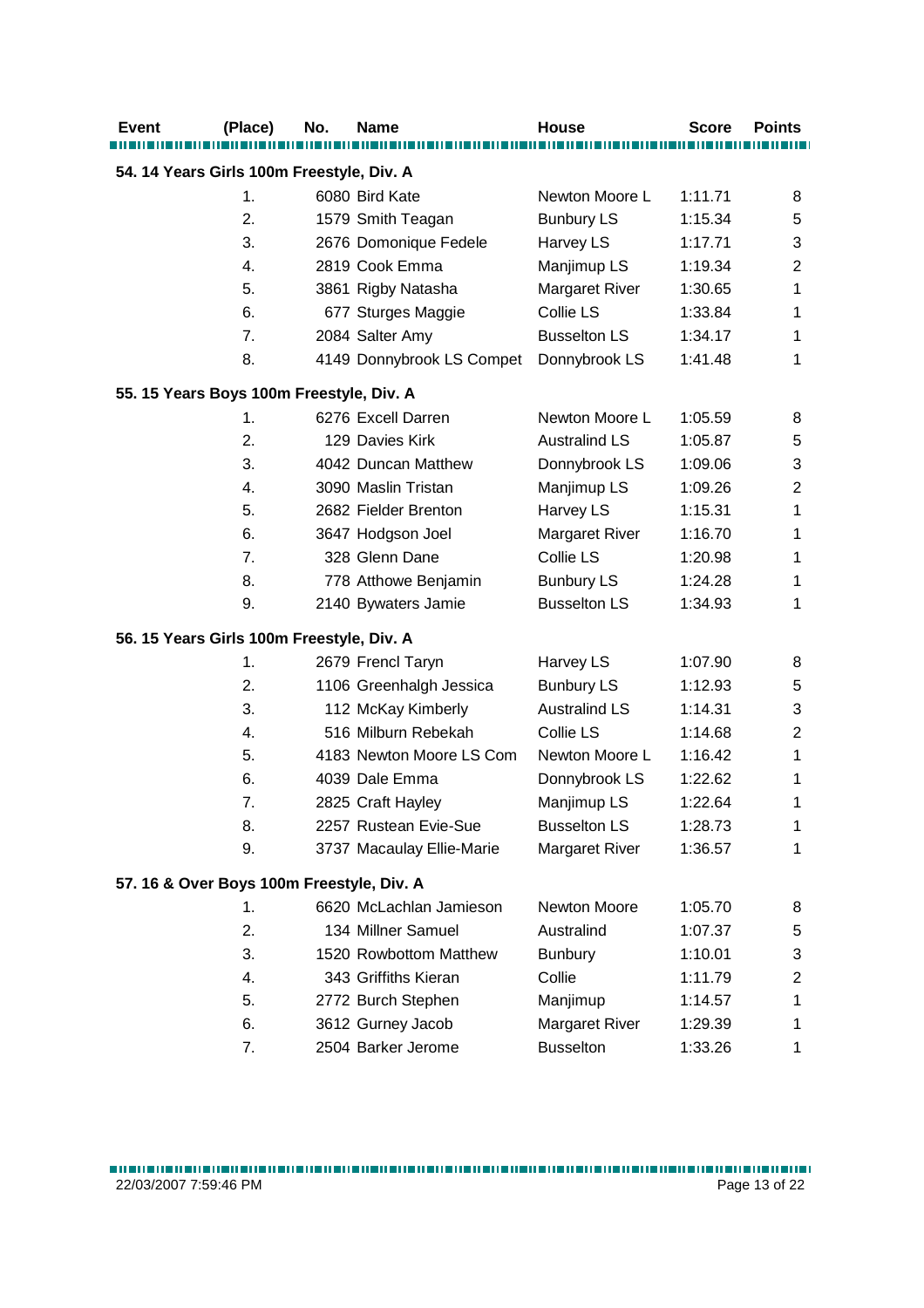| <b>Event</b>                               | (Place)                                         | No. | Name                                           | <b>House</b>          | <b>Score</b> | <b>Points</b>  |  |  |  |  |
|--------------------------------------------|-------------------------------------------------|-----|------------------------------------------------|-----------------------|--------------|----------------|--|--|--|--|
| 58. 16 & Over Girls 100m Freestyle, Div. A |                                                 |     |                                                |                       |              |                |  |  |  |  |
|                                            | 1.                                              |     | 6690 Ohr Emilia                                | <b>Newton Moore</b>   | 1:06.20      | 8              |  |  |  |  |
|                                            | 2.                                              |     | 2533 Crompton Melissa                          | <b>Busselton</b>      | 1:08.31      | 5              |  |  |  |  |
|                                            | 3.                                              |     | 147 Annandale Stephanie                        | Collie                | 1:18.35      | 3              |  |  |  |  |
|                                            | 4.                                              |     | 3422 Bernhardt Jordan                          | Margaret River        | 1:22.09      | $\overline{2}$ |  |  |  |  |
|                                            | 5.                                              |     | 1176 Hunter Elle                               | <b>Bunbury</b>        | 1:22.82      | 1              |  |  |  |  |
|                                            | 6.                                              |     | 114 Erol Gizel                                 | Australind            | 1:26.87      | 1              |  |  |  |  |
|                                            | 59. 15 & Under Girls 4x50m Medley Relay, Div. A |     |                                                |                       |              |                |  |  |  |  |
|                                            | 1.                                              |     | 13 Harvey LS - Team                            | Harvey LS             | 2:41.46      | 13             |  |  |  |  |
|                                            | 2.                                              |     | 9 Australind LS - Team                         | <b>Australind LS</b>  | 2:45.18      | 8              |  |  |  |  |
|                                            | 3.                                              |     | 18 Bunbury LS - Team                           | <b>Bunbury LS</b>     | 2:49.34      | 5              |  |  |  |  |
|                                            | 4.                                              |     | 14 Manjimup LS - Team                          | Manjimup LS           | 2:51.68      | 3              |  |  |  |  |
|                                            | 5.                                              |     | 16 Newton Moore LS - Tea                       | Newton Moore L        | 2:54.59      | $\overline{2}$ |  |  |  |  |
|                                            | 6.                                              |     | 12 Donnybrook LS - Team                        | Donnybrook LS         | 3:05.44      | 1              |  |  |  |  |
|                                            | 7.                                              |     | 15 Margaret River LS - Tea                     | Margaret River        | 3:06.24      | 1              |  |  |  |  |
|                                            | 8.                                              |     | 11 Collie LS - Team                            | Collie LS             | 3:06.28      | 1              |  |  |  |  |
|                                            | 9.                                              |     | 10 Busselton LS - Team                         | <b>Busselton LS</b>   | 3:07.63      | 1              |  |  |  |  |
|                                            |                                                 |     | 60. 15 & Under Boys 4x50m Medley Relay, Div. A |                       |              |                |  |  |  |  |
|                                            | 1.                                              |     | 13 Harvey LS - Team                            | Harvey LS             | 2:33.36      | 13             |  |  |  |  |
|                                            | 2.                                              |     | 9 Australind LS - Team                         | <b>Australind LS</b>  | 2:38.00      | 8              |  |  |  |  |
|                                            | 3.                                              |     | 16 Newton Moore LS - Tea                       | Newton Moore L        | 2:41.87      | 5              |  |  |  |  |
|                                            | 4.                                              |     | 18 Bunbury LS - Team                           | <b>Bunbury LS</b>     | 2:44.80      | 3              |  |  |  |  |
|                                            | 5.                                              |     | 12 Donnybrook LS - Team                        | Donnybrook LS         | 2:46.25      | $\overline{2}$ |  |  |  |  |
|                                            | 6.                                              |     | 11 Collie LS - Team                            | Collie LS             | 2:46.65      | 1              |  |  |  |  |
|                                            | 7.                                              |     | 15 Margaret River LS - Tea                     | <b>Margaret River</b> | 2:58.46      | 1              |  |  |  |  |
|                                            | 8.                                              |     | 10 Busselton LS - Team                         | <b>Busselton LS</b>   | 3:28.84      | 1              |  |  |  |  |
|                                            |                                                 |     | 61. 16 & Over Girls 4x50m Medley Relay, Div. A |                       |              |                |  |  |  |  |
|                                            | 1.                                              |     | 8 Newton Moore - Team                          | Newton Moore          | 2:40.38      | 13             |  |  |  |  |
|                                            | 2.                                              |     | 2 Busselton - Team                             | <b>Busselton</b>      | 2:42.5       | 8              |  |  |  |  |
|                                            | 3.                                              |     | 1 Australind - Team                            | Australind            | 2:47.62      | 5              |  |  |  |  |
|                                            | 4.                                              |     | 3 Collie - Team                                | Collie                | 2:51.81      | 3              |  |  |  |  |
|                                            | 5.                                              |     | 17 Bunbury - Team                              | Bunbury               | 2:54.37      | $\overline{2}$ |  |  |  |  |
|                                            | 6.                                              |     | 7 Margaret River - Team                        | <b>Margaret River</b> | 3:05.52      | 1              |  |  |  |  |
|                                            |                                                 |     | 62. 16 & Over Boys 4x50m Medley Relay, Div. A  |                       |              |                |  |  |  |  |
|                                            | 1.                                              |     | 17 Bunbury - Team                              | <b>Bunbury</b>        | 2:21.84      | 13             |  |  |  |  |
|                                            | 2.                                              |     | 1 Australind - Team                            | Australind            | 2:23.69      | 8              |  |  |  |  |
|                                            | 3.                                              |     | 6 Manjimup - Team                              | Manjimup              | 2:30.78      | 5              |  |  |  |  |
|                                            | 4.                                              |     | 7 Margaret River - Team                        | <b>Margaret River</b> | 2:36.15      | 3              |  |  |  |  |
|                                            | 5.                                              |     | 2 Busselton - Team                             | <b>Busselton</b>      | 2:36.18      | $\overline{2}$ |  |  |  |  |
|                                            | 6.                                              |     | 3 Collie - Team                                | Collie                | 2:36.56      | 1              |  |  |  |  |
|                                            | 7.                                              |     | 8 Newton Moore - Team                          | Newton Moore          | 2:40.02      | 1              |  |  |  |  |
| 22/03/2007 7:59:47 PM                      |                                                 |     |                                                |                       |              | Page 14 of 22  |  |  |  |  |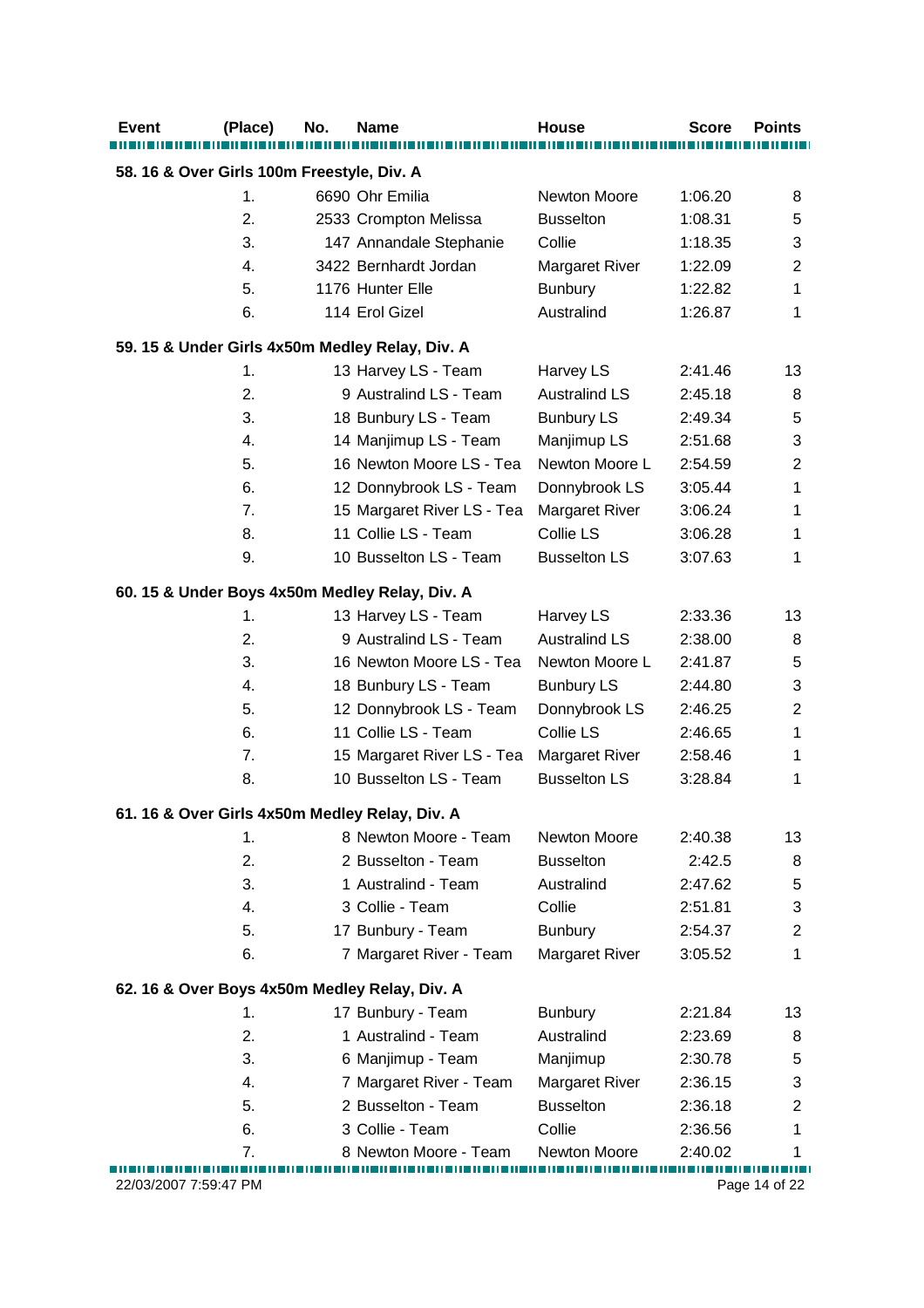| <b>Event</b>                                | (Place) | No. | <b>Name</b>           | <b>House</b>          | <b>Score</b> | <b>Points</b> |
|---------------------------------------------|---------|-----|-----------------------|-----------------------|--------------|---------------|
|                                             |         |     |                       |                       |              |               |
| 63. 13 & Under Boys 50m Backstroke, Div. B  |         |     |                       |                       |              |               |
|                                             | 1.      |     | 2673 Pope Levi        | Harvey LS             | 45.43        | 5             |
|                                             | 2.      |     | 120 Branchi Josh      | <b>Australind LS</b>  | 47.56        | 3             |
|                                             | 3.      |     | 4031 Anderson Cameron | Donnybrook LS         | 53.30        | 2             |
|                                             | 4.      |     | 3981 Walker Areef     | Margaret River        | 54.82        | 1             |
|                                             | 5.      |     | 1902 Schreurs Sam     | <b>Busselton LS</b>   | 56.61        | 1             |
|                                             | 6.      |     | 1245 Lang Tyler       | <b>Bunbury LS</b>     | 1:00.34      | 1             |
|                                             | 7.      |     | 380 Hollins Jonty     | Collie LS             | 1:00.40      | 1             |
| 64. 13 & Under Girls 50m Backstroke, Div. B |         |     |                       |                       |              |               |
|                                             | 1.      |     | 101 Bull Courtney     | <b>Australind LS</b>  | 44.33        | 5             |
|                                             | 2.      |     | 3855 Reeves Claire    | <b>Margaret River</b> | 46.45        | 3             |
|                                             | 3.      |     | 1025 Engelke Lenita   | <b>Bunbury LS</b>     | 48.98        | 2             |
|                                             | 4.      |     | 6032 Austin Rachel    | Newton Moore L        | 51.90        | 1             |
|                                             | 5.      |     | 1817 Hawkett Melissa  | <b>Busselton LS</b>   | 51.94        | 1             |
|                                             | 6.      |     | 4055 Trigwell Ebony   | Donnybrook LS         | 53.81        | 1             |
|                                             | 7.      |     | 653 Slaven Dakota     | Collie LS             | 1:00.5       | 1             |
| 65. 13 & Under Boys 50m Backstroke, Div. A  |         |     |                       |                       |              |               |
|                                             | 1.      |     | 6278 Excell Shane     | Newton Moore L        | 41.23        | 8             |
|                                             | 2.      |     | 121 Broadhurst Ashley | <b>Australind LS</b>  | 42.30        | 5             |
|                                             | 3.      |     | 1384 Murray Blake     | <b>Bunbury LS</b>     | 43.46        | 3             |
|                                             | 4.      |     | 4040 Dale Luke        | Donnybrook LS         | 47.16        | 2             |
|                                             | 5.      |     | 746 Winwood Tate      | Collie LS             | 51.01        | 1             |
|                                             | 6.      |     | 3500 Cummings Jesse   | Margaret River        | 52.66        | 1             |
|                                             | 7.      |     | 1919 Tomkiw Jared     | <b>Busselton LS</b>   | 52.88        | 1             |
| 66. 13 & Under Girls 50m Backstroke, Div. A |         |     |                       |                       |              |               |
|                                             | 1.      |     | 103 Davies Renae      | <b>Australind LS</b>  | 39.75        | 8             |
|                                             | 2.      |     | 1778 Crompton Kate    | <b>Busselton LS</b>   | 39.97        | 5             |
|                                             | 3.      |     | 785 Banks Jessica     | <b>Bunbury LS</b>     | 44.02        | 3             |
|                                             | 4.      |     | 6518 Khng Alexandra   | Newton Moore L        | 42.76        | 2             |
|                                             | 5.      |     | 3657 Hooper Kaylin    | <b>Margaret River</b> | 48.22        | 1             |
|                                             | 6.      |     | 4033 Atherton Laura   | Donnybrook LS         | 50.99        | 1             |
|                                             | 7.      |     | 3176 Peos Caroline    | Manjimup LS           | 52.58        | 1             |
|                                             | 8.      |     | 419 King Breanna      | Collie LS             | 56.25        | 1             |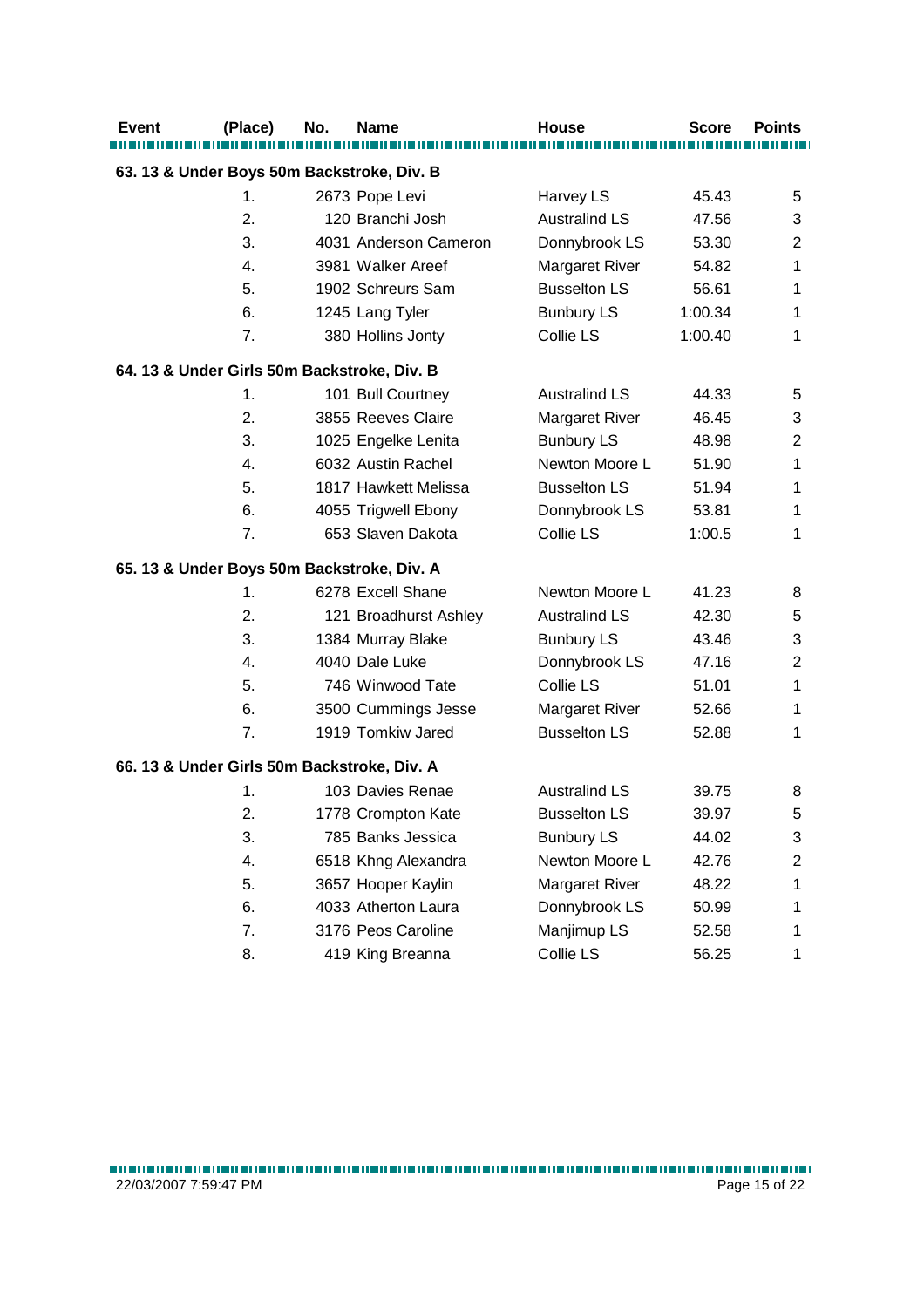| <b>Event</b> | (Place)                                   | No. | <b>Name</b>                  | House                 | <b>Score</b> | <b>Points</b>  |
|--------------|-------------------------------------------|-----|------------------------------|-----------------------|--------------|----------------|
|              | 67. 14 Years Boys 50m Backstroke, Div. B  |     |                              |                       |              |                |
|              | 1.                                        |     | 2678 Egerton-Green Dylan     | Harvey LS             | 43.49        | 5              |
|              | 2.                                        |     | 6839 Smith Ethan             | Newton Moore L        | 46.10        | 3              |
|              | 3.                                        |     | 1957 Borinelli Mitchell      | <b>Busselton LS</b>   | 47.42        | 2              |
|              | 4.                                        |     | 476 Matthews Shane           | Collie LS             | 47.84        | 1              |
|              | 5.                                        |     | 4126 Australind LS Competito | <b>Australind LS</b>  | 57.60        | 1              |
|              | 6.                                        |     | 2964 Harris Lincoln          | Manjimup LS           | 51.72        | 1              |
|              | 7.                                        |     | 3536 Elliott Matthew         | <b>Margaret River</b> | 53.64        | 1              |
|              | 8.                                        |     | 4057 Van Rossum Ryan         | Donnybrook LS         | 54.82        | 1              |
|              | 68. 14 Years Girls 50m Backstroke, Div. B |     |                              |                       |              |                |
|              | 1.                                        |     | 4181 Newton Moore LS Com     | Newton Moore L        | 43.11        | 5              |
|              | 2.                                        |     | 4003 Williams Ellie          | <b>Margaret River</b> | 43.47        | 3              |
|              | 3.                                        |     | 471 Martinac Bonnie          | Collie LS             | 43.60        | $\overline{c}$ |
|              | 4.                                        |     | 4165 Manjimup LS Competito   | Manjimup LS           | 43.93        | 1              |
|              | 5.                                        |     | 2675 Zappia Courtney         | Harvey LS             | 44.79        | 1              |
|              | 6.                                        |     | 1521 Rowbottom Stephanie     | <b>Bunbury LS</b>     | 47.64        | 1              |
|              | 7.                                        |     | 4049 McFarlane Clare         | Donnybrook LS         | 49.98        | 1              |
|              | 8.                                        |     | 1947 Bancroft Grace          | <b>Busselton LS</b>   | 54.02        | 1              |
|              | 9.                                        |     | 4125 Australind LS Competito | <b>Australind LS</b>  | 1:01.82      | 1              |
|              | 69. 14 Years Boys 50m Backstroke, Div. A  |     |                              |                       |              |                |
|              | 1.                                        |     | 2677 Germs Keiren            | Harvey LS             | 37.25        | 8              |
|              | 2.                                        |     | 344 Griffiths Shannon        | Collie LS             | 38.76        | 5              |
|              | 3.                                        |     | 6356 Graeser Axel            | Newton Moore L        | 43.88        | 3              |
|              | 4.                                        |     | 1539 Scotney Michael         | <b>Bunbury LS</b>     | 43.91        | $\overline{c}$ |
|              | 5.                                        |     | 128 Stubbs Sam               | <b>Australind LS</b>  | 45.59        | 1              |
|              | 6.                                        |     | 3582 Genge Declan            | <b>Margaret River</b> | 47.13        | 1              |
|              | 7.                                        |     | 2065 Nicolas Kyle            | <b>Busselton LS</b>   | 48.37        | 1              |
|              | 8.                                        |     | 4150 Donnybrook LS Compet    | Donnybrook LS         | 55.83        | 1              |
|              | 70. 14 Years Girls 50m Backstroke, Div. A |     |                              |                       |              |                |
|              | 1.                                        |     | 2676 Domonique Fedele        | Harvey LS             | 39.14        | 8              |
|              | 2.                                        |     | 6080 Bird Kate               | Newton Moore L        | 39.27        | 5              |
|              | 3.                                        |     | 3606 Graves Jamie            | <b>Margaret River</b> | 42.60        | 3              |
|              | 4.                                        |     | 1579 Smith Teagan            | <b>Bunbury LS</b>     | 43.37        | $\overline{2}$ |
|              | 5.                                        |     | 695 Thompson Morgan          | Collie LS             | 45.50        | 1              |
|              | 6.                                        |     | 2071 Pilpel Jessie           | <b>Busselton LS</b>   | 45.74        | 1              |
|              | 7.                                        |     | 3210 Reeve Ashleigh          | Manjimup LS           | 47.15        | 1              |
|              | 8.                                        |     | 4050 Murray Tegan            | Donnybrook LS         | 51.46        | 1              |
|              | 9.                                        |     | 110 McLaren Amy              | <b>Australind LS</b>  | 52.55        | 1              |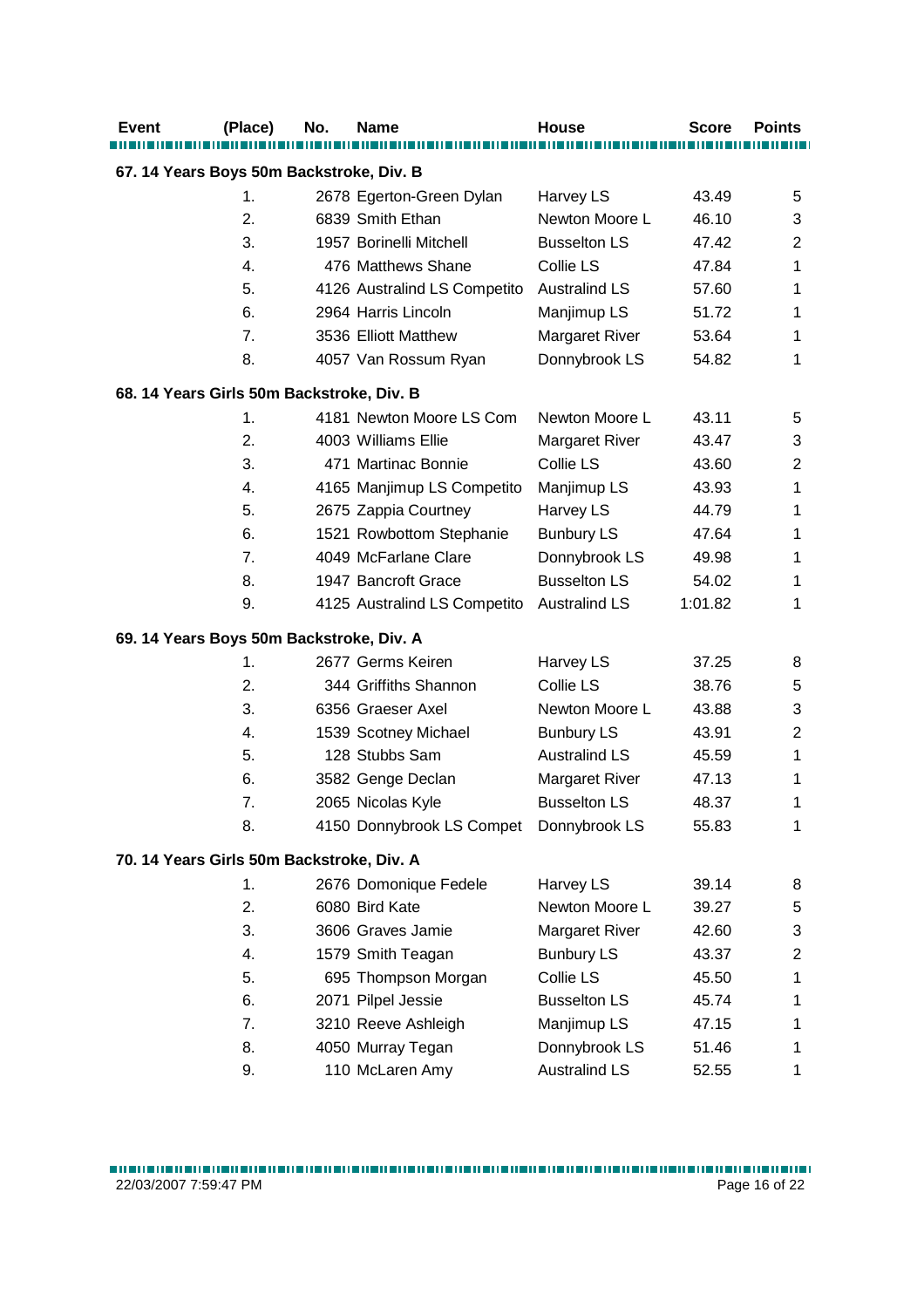| <b>Event</b>                              | (Place) | No. | <b>Name</b>                | <b>House</b>          | <b>Score</b> | <b>Points</b>             |
|-------------------------------------------|---------|-----|----------------------------|-----------------------|--------------|---------------------------|
|                                           |         |     |                            |                       |              |                           |
| 71. 15 Years Boys 50m Backstroke, Div. B  |         |     |                            |                       |              |                           |
|                                           | 1.      |     | 2681 Fielder Daniel        | Harvey LS             | 39.42        | 5                         |
|                                           | 2.      |     | 1591 Staniforth-Smith Kial | <b>Bunbury LS</b>     | 41.62        | 3                         |
|                                           | 3.      |     | 592 Pullan Wesley          | Collie LS             | 43.13        | $\overline{2}$            |
|                                           | 4.      |     | 4048 McFarlane Alexander   | Donnybrook LS         | 44.68        | 1                         |
|                                           | 5.      |     | 126 Rankine Lochlan        | <b>Australind LS</b>  | 45.34        | 1                         |
|                                           | 6.      |     | 6458 Hutcheson Hayden      | Newton Moore L        | 46.43        | 1                         |
|                                           | 7.      |     | 3731 Lutton Wiremu         | <b>Margaret River</b> | 50.14        | 1                         |
|                                           | 8.      |     | 2186 Hampson-White Billy   | <b>Busselton LS</b>   | 51.45        | 1                         |
| 72. 15 Years Girls 50m Backstroke, Div. B |         |     |                            |                       |              |                           |
|                                           | 1.      |     | 112 McKay Kimberly         | <b>Australind LS</b>  | 41.53        | 5                         |
|                                           | 2.      |     | 2825 Craft Hayley          | Manjimup LS           | 44.09        | 3                         |
|                                           | 3.      |     | 6087 Bond Katrina          | Newton Moore L        | 46.85        | $\mathbf 2$               |
|                                           | 4.      |     | 894 Campbell Kailee        | <b>Bunbury LS</b>     | 49.95        | 1                         |
|                                           | 5.      |     | 2166 Donovan Jennifer      | <b>Busselton LS</b>   | 50.23        | 1                         |
|                                           | 6.      |     | 356 Harms Reanne           | Collie LS             | 52.11        | 1                         |
| 73. 15 Years Boys 50m Backstroke, Div. A  |         |     |                            |                       |              |                           |
|                                           | 1.      |     | 6276 Excell Darren         | Newton Moore L        | 34.96        | 8                         |
|                                           | 2.      |     | 129 Davies Kirk            | <b>Australind LS</b>  | 38.27        | 5                         |
|                                           | 3.      |     | 2682 Fielder Brenton       | Harvey LS             | 38.58        | 3                         |
|                                           | 4.      |     | 4042 Duncan Matthew        | Donnybrook LS         | 40.19        | $\overline{2}$            |
|                                           | 5.      |     | 3090 Maslin Tristan        | Manjimup LS           | 41.19        | 1                         |
|                                           | 6.      |     | 3647 Hodgson Joel          | <b>Margaret River</b> | 43.55        | 1                         |
|                                           | 7.      |     | 427 Kononen Ben            | Collie LS             | 44.35        | 1                         |
|                                           | 8.      |     | 778 Atthowe Benjamin       | <b>Bunbury LS</b>     | 46.74        | 1                         |
|                                           | 9.      |     | 2136 Bromell Jack          | <b>Busselton LS</b>   | 57.55        | 1                         |
| 74. 15 Years Girls 50m Backstroke, Div. A |         |     |                            |                       |              |                           |
|                                           | 1.      |     | 2679 Frencl Taryn          | Harvey LS             | 35.95        | 8                         |
|                                           | 2.      |     | 516 Milburn Rebekah        | Collie LS             | 39.51        | 5                         |
|                                           | 3.      |     | 1106 Greenhalgh Jessica    | <b>Bunbury LS</b>     | 40.67        | $\ensuremath{\mathsf{3}}$ |
|                                           | 4.      |     | 108 Charman Ria            | <b>Australind LS</b>  | 43.48        | $\overline{2}$            |
|                                           | 5.      |     | 6903 Trent Holly           | Newton Moore L        | 44.05        | 1                         |
|                                           | 6.      |     | 4039 Dale Emma             | Donnybrook LS         | 44.62        | 1                         |
|                                           | 7.      |     | 3908 Smart Cassandra       | Margaret River        | 45.22        | 1                         |
|                                           | 8.      |     | 2278 Tate Grace            | <b>Busselton LS</b>   | 46.07        | 1                         |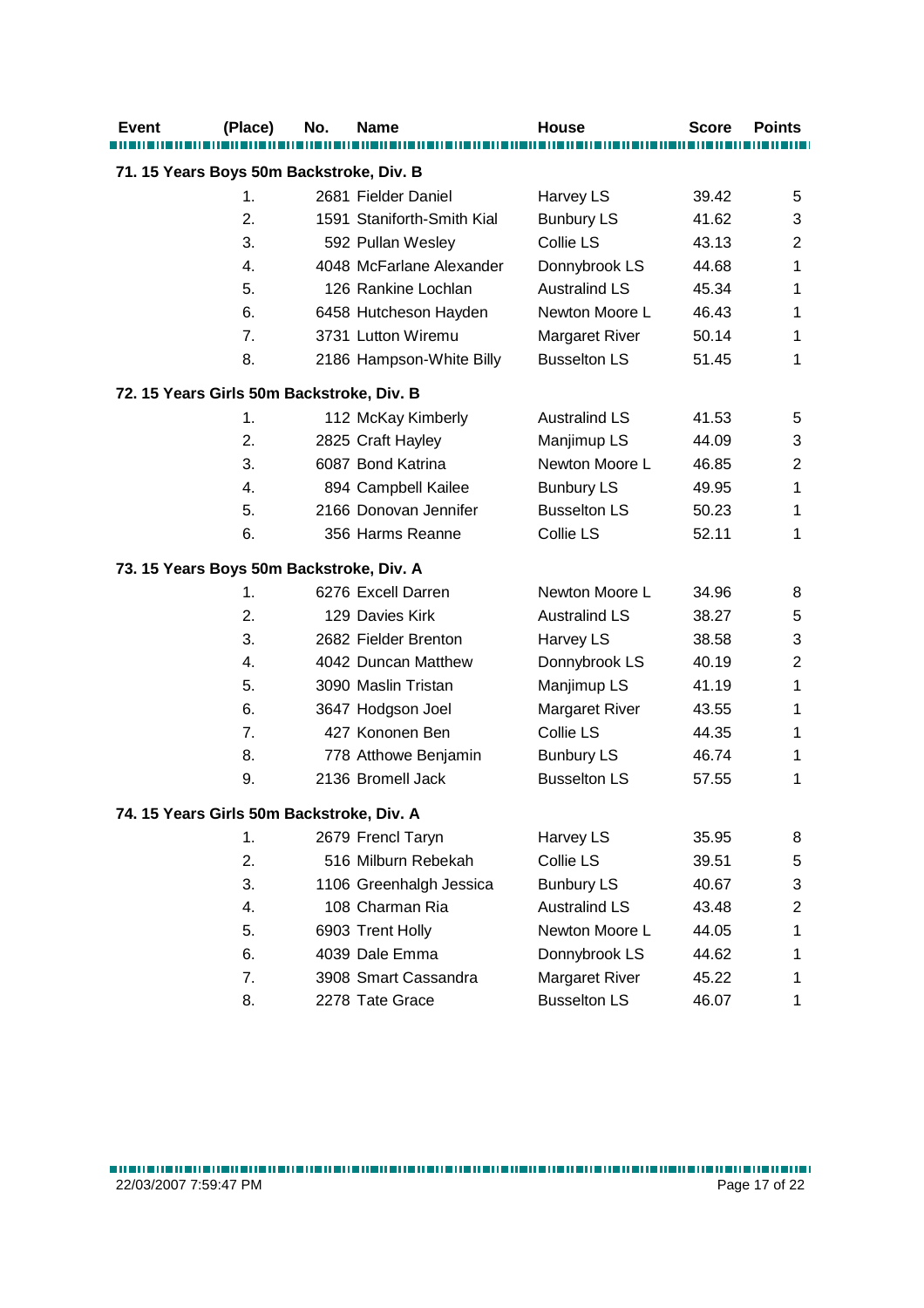| <b>Event</b>                               | (Place)       | No. | <b>Name</b>                                    | <b>House</b>          | <b>Score</b> | <b>Points</b>           |
|--------------------------------------------|---------------|-----|------------------------------------------------|-----------------------|--------------|-------------------------|
| 75. 16 & Over Boys 50m Backstroke, Div. B  |               |     |                                                |                       |              |                         |
|                                            | 1.            |     | 132 Fleay Tom                                  | Australind            | 37.28        | 5                       |
|                                            | 2.            |     | 343 Griffiths Kieran                           | Collie                | 41.18        | 3                       |
|                                            | 3.            |     | 2772 Burch Stephen                             | Manjimup              | 42.43        | $\overline{c}$          |
|                                            | 4.            |     | 1640 Trigwell Shane                            | <b>Bunbury</b>        | 44.49        | 1                       |
|                                            | 5.            |     | 2487 Whitehead Daniel                          | <b>Busselton</b>      | 44.69        | 1                       |
|                                            | 6.            |     | 6177 Court Nathan                              | <b>Newton Moore</b>   | 46.20        | 1                       |
|                                            | 7.            |     | 3838 Payne Steven                              | <b>Margaret River</b> | 47.94        | 1                       |
| 76. 16 & Over Girls 50m Backstroke, Div. B |               |     |                                                |                       |              |                         |
|                                            | $\mathbf 1$ . |     | 6430 Hitchcock Brooke                          | Newton Moore          | 38.15        | 5                       |
|                                            | 2.            |     | 1049 Fletcher Katie                            | Bunbury               | 41.95        | 3                       |
|                                            | 3.            |     | 2585 Lane Chloe                                | <b>Busselton</b>      | 42.12        | $\overline{2}$          |
|                                            | 4.            |     | 3422 Bernhardt Jordan                          | <b>Margaret River</b> | 43.26        | 1                       |
|                                            | 5.            |     | 114 Erol Gizel                                 | Australind            | 43.77        | 1                       |
|                                            | 6.            |     | 734 Werner-Williams Chels                      | Collie                | 48.66        | 1                       |
| 77. 16 & Over Boys 50m Backstroke, Div. A  |               |     |                                                |                       |              |                         |
|                                            | 1.            |     | 951 Crawford Anthony                           | <b>Bunbury</b>        | 34.24        | 8                       |
|                                            | 2.            |     | 134 Millner Samuel                             | Australind            | 34.60        | 5                       |
|                                            | 3.            |     | 2727 Bell Bryce                                | Manjimup              | 38.28        | 3                       |
|                                            | 4.            |     | 2608 Monck Brock                               | <b>Busselton</b>      | 38.30        | $\mathbf 2$             |
|                                            | 5.            |     | 6620 McLachlan Jamieson                        | Newton Moore          | 38.61        | $\mathbf{1}$            |
|                                            | 6.            |     | 198 Burrows Bronsan                            | Collie                | 40.42        | 1                       |
|                                            | 7.            |     | 3578 Garrett Elden                             | <b>Margaret River</b> | 44.60        | 1                       |
| 78. 16 & Over Girls 50m Backstroke, Div. A |               |     |                                                |                       |              |                         |
|                                            | 1.            |     | 6690 Ohr Emilia                                | Newton Moore          | 37.17        | 8                       |
|                                            | 2.            |     | 2533 Crompton Melissa                          | <b>Busselton</b>      | 39.31        | 5                       |
|                                            | 3.            |     | 147 Annandale Stephanie                        | Collie                | 41.71        | 3                       |
|                                            | 4.            |     | 113 Charman Emma                               | Australind            | 43.49        | $\overline{c}$          |
|                                            | 5.            |     | 3742 Marsh Braedie                             | <b>Margaret River</b> | 47.16        | 1                       |
|                                            | 6.            |     | 1176 Hunter Elle                               | <b>Bunbury</b>        | 48.27        | $\mathbf{1}$            |
|                                            |               |     | 79. 13 & Under Girls 100m Breaststroke, Div. A |                       |              |                         |
|                                            | 1.            |     | 6518 Khng Alexandra                            | Newton Moore L        | 1:39.95      | 8                       |
|                                            | 2.            |     | 1778 Crompton Kate                             | <b>Busselton LS</b>   | 1:42.82      | 5                       |
|                                            | 3.            |     | 101 Bull Courtney                              | <b>Australind LS</b>  | 1:44.25      | 3                       |
|                                            | 4.            |     | 3176 Peos Caroline                             | Manjimup LS           | 1:54.25      | $\overline{\mathbf{c}}$ |
|                                            | 5.            |     | 4139 Collie LS Competitor                      | Collie LS             | 1:57.40      | 1                       |
|                                            | 6.            |     | 4054 Tassone Jessica                           | Donnybrook LS         | 2:00.28      | 1                       |
|                                            | 7.            |     | 2674 Wallam Donelle                            | Harvey LS             | 2:10.37      | 1                       |
|                                            | 8.            |     | 3855 Reeves Claire                             | Margaret River        | 2:23.12      | 1                       |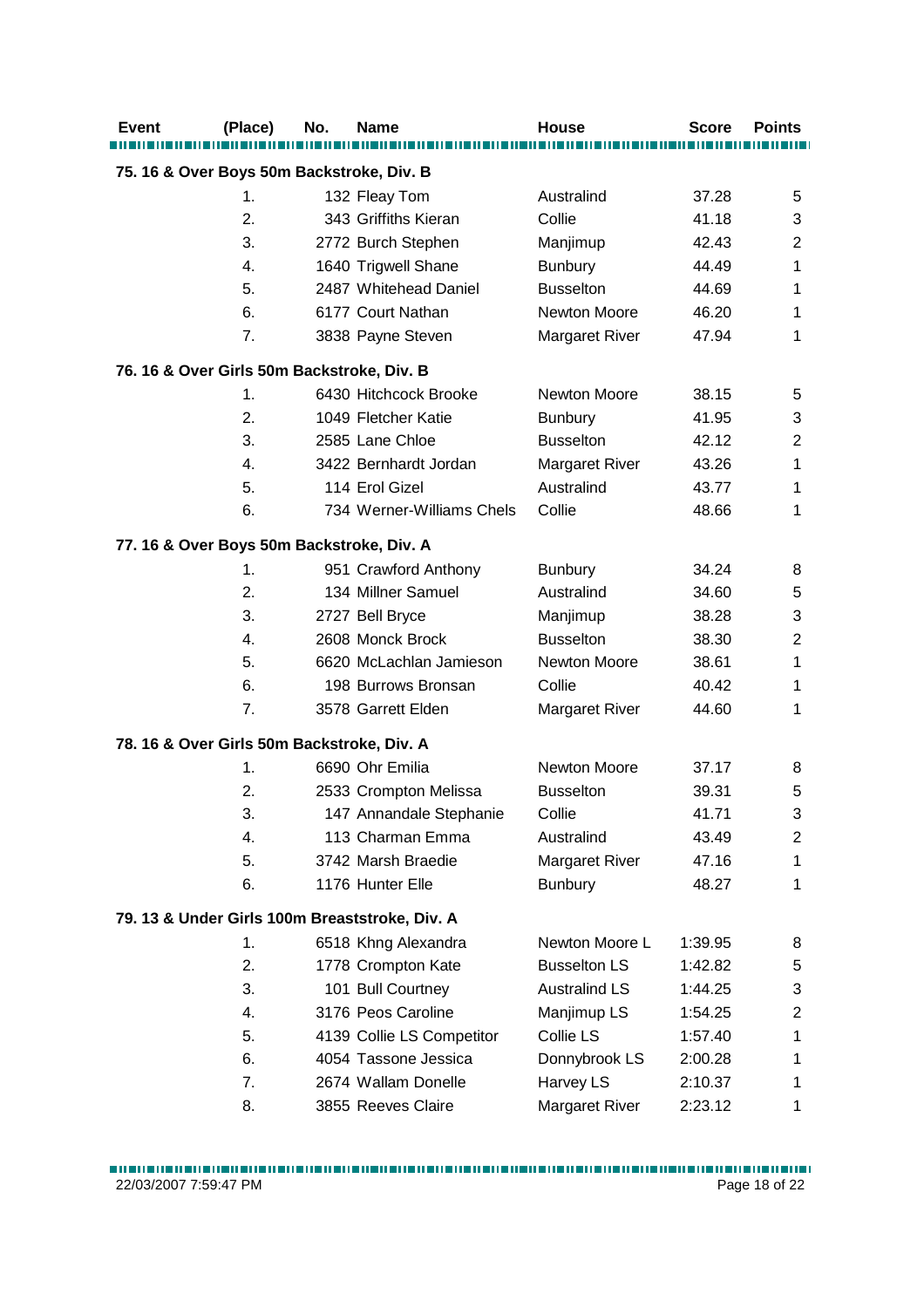| (Place)<br><b>Event</b>                       | No. | Name                         | <b>House</b>          | <b>Score</b> | <b>Points</b> |
|-----------------------------------------------|-----|------------------------------|-----------------------|--------------|---------------|
|                                               |     |                              |                       |              |               |
| 80. 13 & Under Boys 100m Breaststroke, Div. A |     |                              |                       |              |               |
| 1.                                            |     | 120 Branchi Josh             | <b>Australind LS</b>  | 1:41.56      | 8             |
| 2.                                            |     | 2673 Pope Levi               | Harvey LS             | 1:45.01      | 5             |
| 3.                                            |     | 6278 Excell Shane            | Newton Moore L        | 1:45.29      | 3             |
| 4.                                            |     | 4040 Dale Luke               | Donnybrook LS         | 1:57.03      | 2             |
| 5.                                            |     | 746 Winwood Tate             | Collie LS             | 2:00.06      | 1             |
| 6.                                            |     | 3500 Cummings Jesse          | <b>Margaret River</b> | 2:04.18      | 1             |
| 7.                                            |     | 1918 Thompson Harlee         | <b>Busselton LS</b>   | 2:05.56      | 1             |
| 8.                                            |     | 1682 Wedge Callum            | <b>Bunbury LS</b>     | 2:11.99      | 1             |
| 81. 14 Years Girls 100m Breaststroke, Div. A  |     |                              |                       |              |               |
| 1.                                            |     | 6080 Bird Kate               | Newton Moore L        | 1:34.98      | 8             |
| 2.                                            |     | 2675 Zappia Courtney         | Harvey LS             | 1:37.43      | 5             |
| 3.                                            |     | 1521 Rowbottom Stephanie     | <b>Bunbury LS</b>     | 1:43.73      | 3             |
| 4.                                            |     | 2909 Favero Rebecca          | Manjimup LS           | 1:44.98      | 2             |
| 5.                                            |     | 4125 Australind LS Competito | <b>Australind LS</b>  | 1:46.62      | 1             |
| 6.                                            |     | 3454 Cameron Jess            | <b>Margaret River</b> | 1:55.75      | 1             |
| 7.                                            |     | 4050 Murray Tegan            | Donnybrook LS         | 1:58.14      | 1             |
| 8.                                            |     | 2024 Hutchins Amelia         | <b>Busselton LS</b>   | 2:10.46      | 1             |
| 82. 14 Years Boys 100m Breaststroke, Div. A   |     |                              |                       |              |               |
| 1.                                            |     | 344 Griffiths Shannon        | Collie LS             | 1:35.84      | 8             |
| 2.                                            |     | 1539 Scotney Michael         | <b>Bunbury LS</b>     | 1:39.20      | 5             |
| 3.                                            |     | 4044 Hunt James              | Donnybrook LS         | 1:39.57      | 3             |
| 4.                                            |     | 2677 Germs Keiren            | Harvey LS             | 1:47.01      | 2             |
| 5.                                            |     | 6839 Smith Ethan             | Newton Moore L        | 1:48.96      | 1             |
| 6.                                            |     | 128 Stubbs Sam               | <b>Australind LS</b>  | 1:53.95      | 1             |
| 7.                                            |     | 2277 Tarrant Maximillion     | <b>Busselton LS</b>   | 1:58.65      | 1             |
| 8.                                            |     | 2964 Harris Lincoln          | Manjimup LS           | 2:00.09      | 1             |
| 9.                                            |     | 3780 Miller Adam             | Margaret River        | 2:04.00      | 1             |
| 83. 15 Years Girls 100m Breaststroke, Div. A  |     |                              |                       |              |               |
| 1.                                            |     | 1106 Greenhalgh Jessica      | <b>Bunbury LS</b>     | 1:38.46      | 8             |
| 2.                                            |     | 2679 Frencl Taryn            | Harvey LS             | 1:39.5       | 5             |
| 3.                                            |     | 108 Charman Ria              | <b>Australind LS</b>  | 1:41.95      | 3             |
| 4.                                            |     | 516 Milburn Rebekah          | Collie LS             | 1:44.06      | 2             |
| 5.                                            |     | 4183 Newton Moore LS Com     | Newton Moore L        | 1:44.26      | 1             |
| 6.                                            |     | 2165 Don Hayley              | <b>Busselton LS</b>   | 1:46.90      | 1             |
|                                               |     |                              |                       |              |               |
| 7.                                            |     | 3972 Vanzyl Zaneta           | <b>Margaret River</b> | 1:47.26      | 1             |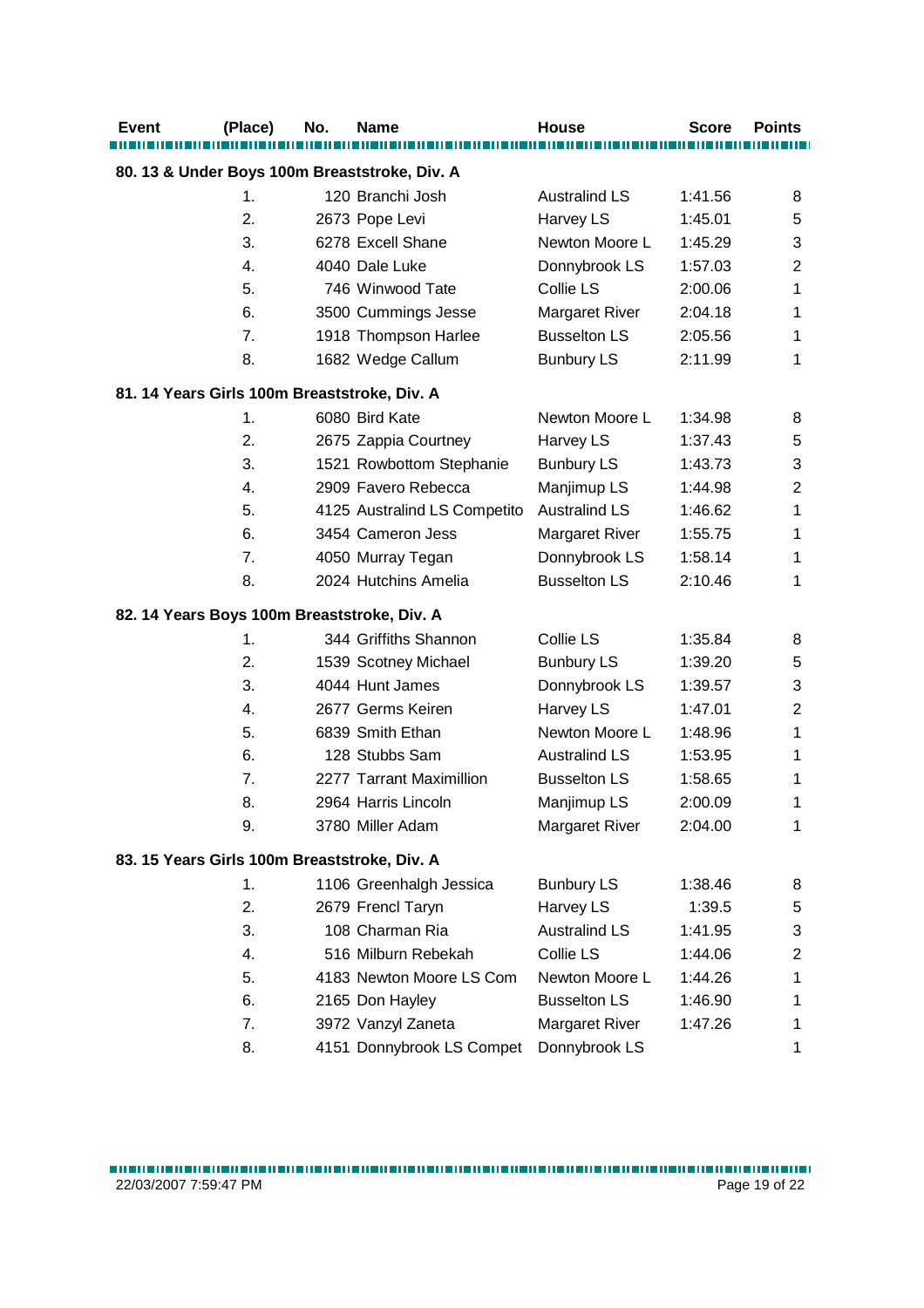| <b>Event</b>                                  | (Place)       | No. | <b>Name</b>                                      | <b>House</b>          | <b>Score</b> | <b>Points</b>             |
|-----------------------------------------------|---------------|-----|--------------------------------------------------|-----------------------|--------------|---------------------------|
| 84. 15 Years Boys 100m Breaststroke, Div. A   |               |     |                                                  |                       |              |                           |
|                                               | 1.            |     | 6276 Excell Darren                               | Newton Moore L        | 1:29.20      | 8                         |
|                                               | 2.            |     | 2682 Fielder Brenton                             | Harvey LS             | 1:32.45      | 5                         |
|                                               | 3.            |     | 129 Davies Kirk                                  | <b>Australind LS</b>  | 1:34.65      | 3                         |
|                                               | 4.            |     | 4042 Duncan Matthew                              | Donnybrook LS         | 1:38.09      | $\overline{2}$            |
|                                               | 5.            |     | 597 Ray Casey                                    | Collie LS             | 1:40.23      | 1                         |
|                                               | 6.            |     | 3585 Gibbon Kiran                                | <b>Margaret River</b> | 1:57.62      | 1                         |
|                                               | 7.            |     | 2236 Nelson Jesse                                | <b>Busselton LS</b>   | 2:00.62      | 1                         |
| 85. 16 & Over Girls 100m Breaststroke, Div. A |               |     |                                                  |                       |              |                           |
|                                               | $\mathbf 1$ . |     | 6690 Ohr Emilia                                  | Newton Moore          | 1:27.82      | 8                         |
|                                               | 2.            |     | 113 Charman Emma                                 | Australind            | 1:34.03      | 5                         |
|                                               | 3.            |     | 574 Pelliciari Danelle                           | Collie                | 1:37.04      | $\ensuremath{\mathsf{3}}$ |
|                                               | 4.            |     | 2533 Crompton Melissa                            | <b>Busselton</b>      | 1:38.57      | $\overline{2}$            |
|                                               | 5.            |     | 1204 Jurgenson Janelle                           | <b>Bunbury</b>        | 1:45.29      | $\mathbf 1$               |
|                                               | 6.            |     |                                                  |                       | 1:47.62      | 1                         |
|                                               |               |     | 3583 Genge Kelly                                 | Margaret River        |              |                           |
|                                               |               |     | 86. 16 & Over Boys 100m Breaststroke, Div. A     |                       |              |                           |
|                                               | 1.            |     | 134 Millner Samuel                               | Australind            | 1:28.65      | 8                         |
|                                               | 2.            |     | 6620 McLachlan Jamieson                          | Newton Moore          | 1:31.70      | 5                         |
|                                               | 3.            |     | 1520 Rowbottom Matthew                           | <b>Bunbury</b>        | 1:36.01      | 3                         |
|                                               | 4.            |     | 2788 Campbell Mark                               | Manjimup              | 1:39.84      | $\mathbf 2$               |
|                                               | 5.            |     | 343 Griffiths Kieran                             | Collie                | 1:41.23      | 1                         |
|                                               | 6.            |     | 2542 Duthie Kelly                                | <b>Busselton</b>      | 1:44.00      | 1                         |
|                                               | 7.            |     | 3760 McDonald Blake                              | <b>Margaret River</b> | 1:44.82      | 1                         |
|                                               |               |     | 87. 13 Years Girls 4x50m Freestyle Relay, Div. A |                       |              |                           |
|                                               | 1.            |     | 9 Australind LS - Team                           | <b>Australind LS</b>  | 2:31.99      | 13                        |
|                                               | 2.            |     | 10 Busselton LS - Team                           | <b>Busselton LS</b>   | 2:36.59      | 8                         |
|                                               | 3.            |     | 14 Manjimup LS - Team                            | Manjimup LS           | 2:39.84      | 5                         |
|                                               | 4.            |     | 11 Collie LS - Team                              | Collie LS             | 2:51.78      | 3                         |
|                                               | 5.            |     | 16 Newton Moore LS - Tea                         | Newton Moore L        | 2:55.96      | 2                         |
|                                               | 6.            |     | 15 Margaret River LS - Tea                       | <b>Margaret River</b> | 2:58.18      | 1                         |
|                                               | 7.            |     | 18 Bunbury LS - Team                             | <b>Bunbury LS</b>     | 2:58.83      | 1                         |
|                                               | 8.            |     | 12 Donnybrook LS - Team                          | Donnybrook LS         | 3:05.03      | 1                         |
|                                               |               |     | 88. 13 Years Boys 4x50m Freestyle Relay, Div. A  |                       |              |                           |
|                                               | 1.            |     | 10 Busselton LS - Team                           | <b>Busselton LS</b>   | 2:32.78      | 13                        |
|                                               | 2.            |     | 15 Margaret River LS - Tea                       | <b>Margaret River</b> | 2:50.62      | 8                         |
|                                               | 3.            |     | 12 Donnybrook LS - Team                          | Donnybrook LS         | 2:53.68      | 5                         |
|                                               | 4.            |     | 11 Collie LS - Team                              | Collie LS             | 2:56.31      | 3                         |
|                                               | 5.            |     | 18 Bunbury LS - Team                             | <b>Bunbury LS</b>     | 3:04.71      | $\overline{c}$            |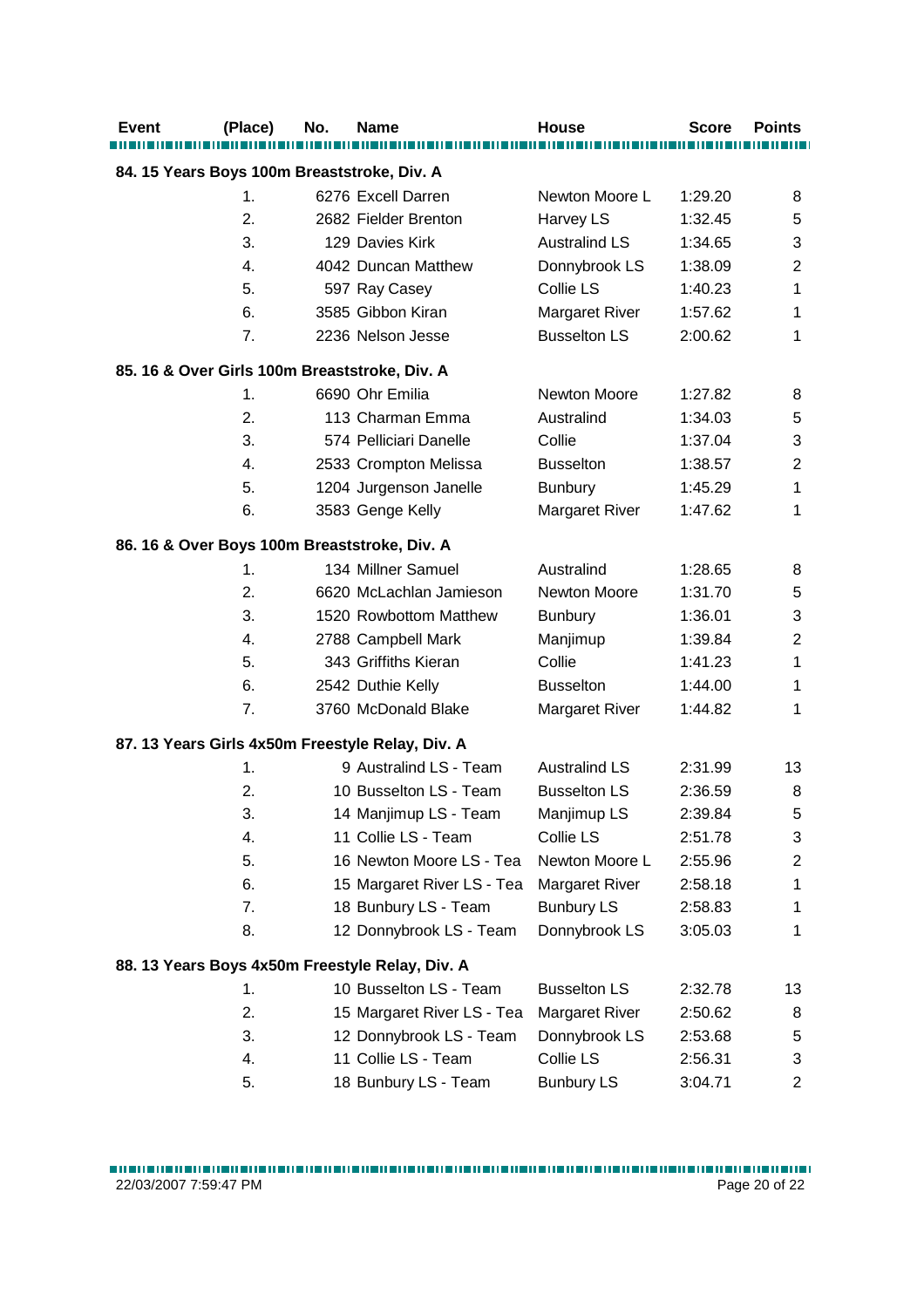| <b>Event</b> | (Place) | No. | <b>Name</b>                                       | House                 | <b>Score</b> | <b>Points</b>             |
|--------------|---------|-----|---------------------------------------------------|-----------------------|--------------|---------------------------|
|              |         |     | 89. 14 Years Girls 4x50m Freestyle Relay, Div. A  |                       |              |                           |
|              | 1.      |     | 13 Harvey LS - Team                               | Harvey LS             | 2:29.22      | 13                        |
|              | 2.      |     | 16 Newton Moore LS - Tea                          | Newton Moore L        | 2:32.37      | 8                         |
|              | 3.      |     | 14 Manjimup LS - Team                             | Manjimup LS           | 2:32.55      | 5                         |
|              | 4.      |     | 15 Margaret River LS - Tea                        | Margaret River        | 2:33.62      | 3                         |
|              | 5.      |     | 18 Bunbury LS - Team                              | <b>Bunbury LS</b>     | 2:36.90      | $\overline{2}$            |
|              | 6.      |     | 11 Collie LS - Team                               | Collie LS             | 2:39.15      | 1                         |
|              | 7.      |     | 9 Australind LS - Team                            | <b>Australind LS</b>  | 2:41.62      | $\mathbf{1}$              |
|              | 8.      |     | 10 Busselton LS - Team                            | <b>Busselton LS</b>   | 2:55.68      | 1                         |
|              | 9.      |     | 12 Donnybrook LS - Team                           | Donnybrook LS         | 3:03.34      | 1                         |
|              |         |     | 90. 14 Years Boys 4x50m Freestyle Relay, Div. A   |                       |              |                           |
|              | 1.      |     | 10 Busselton LS - Team                            | <b>Busselton LS</b>   | 2:23.36      | 13                        |
|              | 2.      |     | 11 Collie LS - Team                               | Collie LS             | 2:28.91      | 8                         |
|              | 3.      |     | 9 Australind LS - Team                            | <b>Australind LS</b>  | 2:34.56      | 5                         |
|              | 4.      |     | 16 Newton Moore LS - Tea                          | Newton Moore L        | 2:34.75      | $\ensuremath{\mathsf{3}}$ |
|              | 5.      |     | 15 Margaret River LS - Tea                        | <b>Margaret River</b> | 2:36.09      | $\overline{2}$            |
|              | 6.      |     | 12 Donnybrook LS - Team                           | Donnybrook LS         | 2:46.68      | $\mathbf{1}$              |
|              |         |     | 91. 15 Years Girls 4x50m Freestyle Relay, Div. A  |                       |              |                           |
|              | 1.      |     | 18 Bunbury LS - Team                              | <b>Bunbury LS</b>     | 2:24.15      | 13                        |
|              | 2.      |     | 10 Busselton LS - Team                            | <b>Busselton LS</b>   | 2:24.49      | 8                         |
|              | 3.      |     | 9 Australind LS - Team                            | <b>Australind LS</b>  | 2:29.94      | 5                         |
|              | 4.      |     | 16 Newton Moore LS - Tea                          | Newton Moore L        | 2:38.71      | $\ensuremath{\mathsf{3}}$ |
|              | 5.      |     | 15 Margaret River LS - Tea                        | <b>Margaret River</b> | 2:40.46      | $\overline{c}$            |
|              | 6.      |     | 12 Donnybrook LS - Team                           | Donnybrook LS         | 2:40.75      | $\mathbf 1$               |
|              | 7.      |     | 11 Collie LS - Team                               | Collie LS             | 2:45.91      | 1                         |
|              |         |     | 92. 15 Years Boys 4x50m Freestyle Relay, Div. A   |                       |              |                           |
|              | 1.      |     | 13 Harvey LS - Team                               | Harvey LS             | 2:12.03      | 13                        |
|              | 2.      |     | 18 Bunbury LS - Team                              | <b>Bunbury LS</b>     | 2:13.93      | 8                         |
|              | 3.      |     | 16 Newton Moore LS - Tea                          | Newton Moore L        | 2:20.31      | 5                         |
|              | 4.      |     | 11 Collie LS - Team                               | Collie LS             | 2:22.30      | $\ensuremath{\mathsf{3}}$ |
|              | 5.      |     | 12 Donnybrook LS - Team                           | Donnybrook LS         | 2:23.40      | $\overline{2}$            |
|              | 6.      |     | 15 Margaret River LS - Tea                        | Margaret River        | 2:23.96      | 1                         |
|              | 7.      |     | 10 Busselton LS - Team                            | <b>Busselton LS</b>   | 2:36.40      | 1                         |
|              |         |     | 93. 16 & Over Girls 4x50m Freestyle Relay, Div. A |                       |              |                           |
|              | 1.      |     | 8 Newton Moore - Team                             | Newton Moore          | 2:16.36      | 13                        |
|              | 2.      |     | 2 Busselton - Team                                | <b>Busselton</b>      | 2:19.81      | 8                         |
|              | 3.      |     | 7 Margaret River - Team                           | <b>Margaret River</b> | 2:28.37      | 5                         |
|              | 4.      |     | 1 Australind - Team                               | Australind            | 2:31.56      | 3                         |
|              | 5.      |     | 17 Bunbury - Team                                 | <b>Bunbury</b>        | 2:31.63      | $\overline{2}$            |
|              | 6.      |     | 3 Collie - Team                                   | Collie                | 2:36.93      | 1                         |